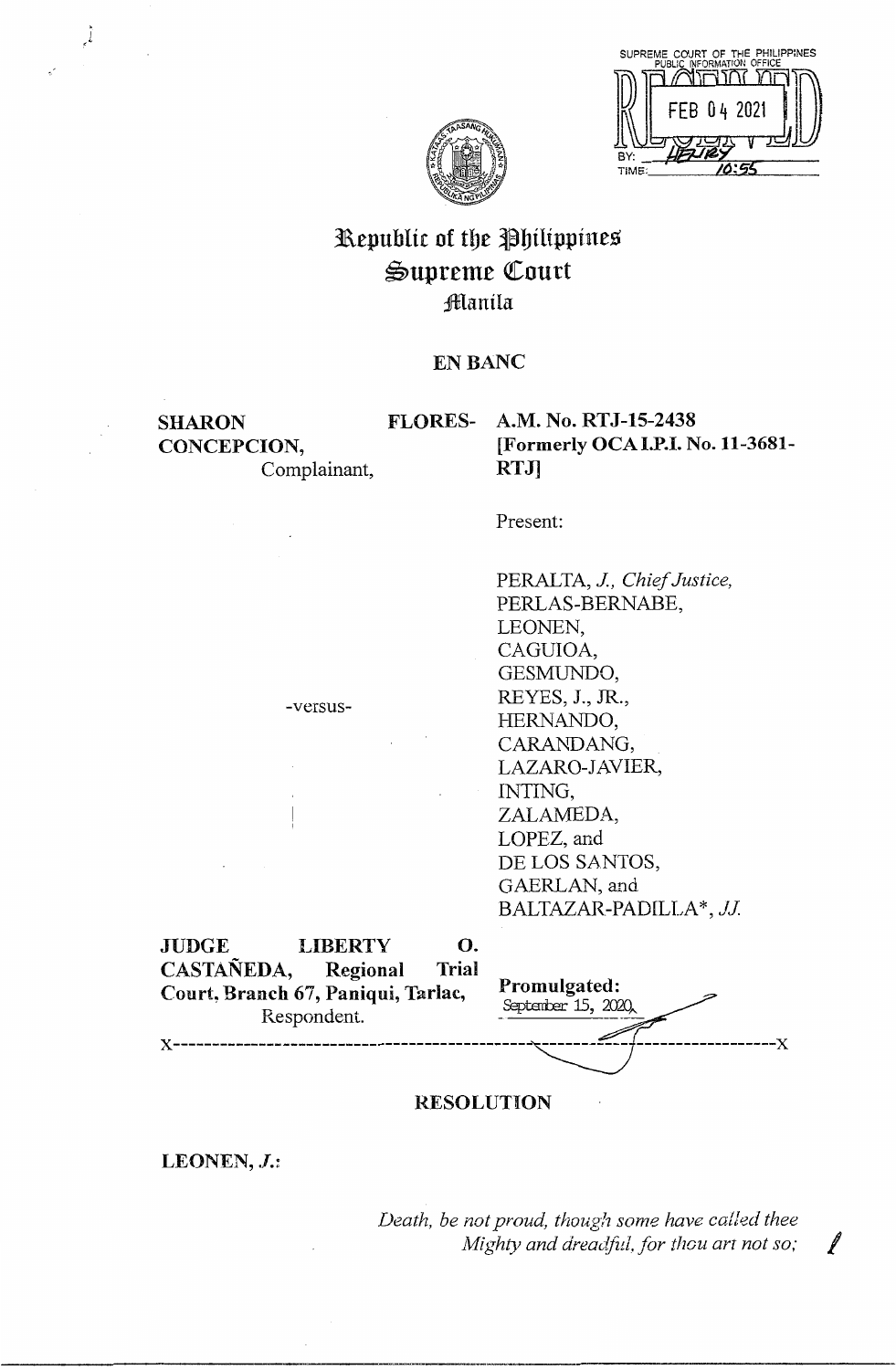ĺ

*For those whom thou think'st thou dost overthrow Die not, poor Death, nor yet canst thou kill me. From rest and sleep, which but thy pictures be, Much pleasure; then from thee much more must flow, And soonest our best men with thee do go, Rest of their bones, and soul's delivery. Thou art slave to fate, chance, kings, and desperate men, And dost with poison, war, and sickness dwell, And poppy or charms can make us sleep as well And better than thy stroke; why swell 'st thou then? One short sleep past, we wake eternally And death shall be no more; Death, thou shalt die.* 

> *Holy Sonnets: Death, Be Not Proud*  By John Donne

Death is a far graver and more powerful judgment than anything that this Court has jurisdiction to render.

Hence, when the respondent in a pending administrative case dies, the case must be rendered moot. Proceeding any further would be to violate the respondent's fundamental right to due process. Should it be a guilty verdict, any monetary penalty imposed on the dead respondent's estate only works to the detriment of their heirs. To continue with such cases would not punish the perpetrator, but only subject the grieving family to further suffering by passing on the punishment to them.

This Court resolves the Administrative Complaint<sup>1</sup> against Judge Liberty O. Castañeda (Judge Castañeda), then the judge of the Regional Trial Court of Paniqui, Tarlac, Branch 67. She was sued by Sharon Flores-Concepcion (Concepcion), whose marriage the judge had nullified without her even knowing about it.

In particular, Concepcion claimed that in November 2010, she received a July 30, 2010 Decision<sup>2</sup> in Civil Case No. 459-09, declaring her marriage to Vergel Concepcion as void *ab initio.* The Decision surprised her as she did not know that her husband had filed any petition.<sup>3</sup> She added that neither she nor her husband was a resident of Paniqui.<sup>4</sup> Seeking answers, Concepcion went to Branch 67 on December 8, 2010, and there discovered that, based on the records, no hearing was conducted on the case at all.<sup>5</sup>

- On leave.
- <sup>1</sup> *Rollo*, pp. 1-11.<br><sup>2</sup> *Id.* at 105, 110.
- <sup>2</sup> Id. at  $105-110$ .  $\overline{\mathbf{3}}$

 $4$  Id. at 3.

Id. at 17-25.

 $<sup>5</sup>$  Id. at 4 and 9.</sup>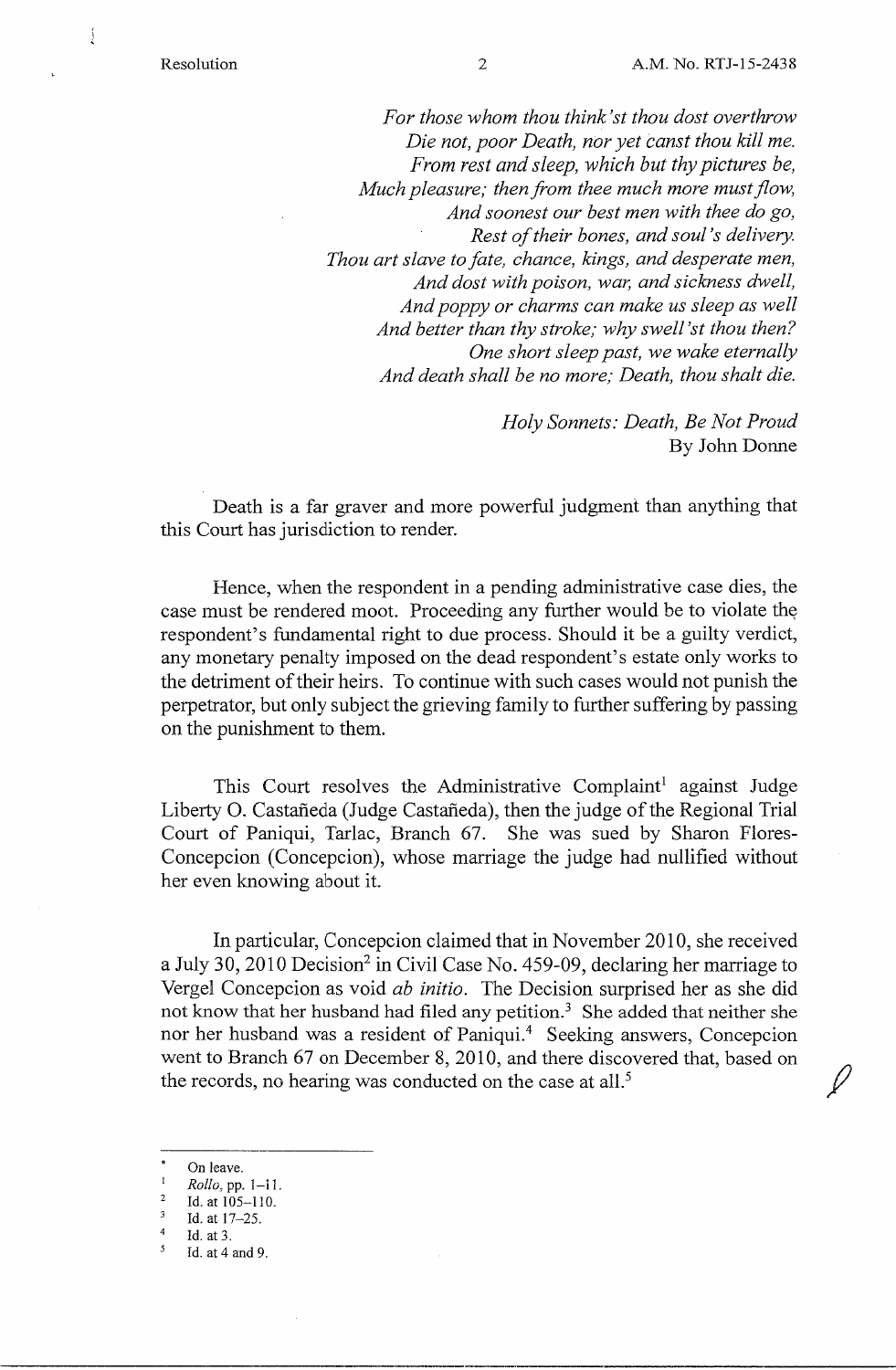$\ell$ 

Thus, Concepcion filed a Petition for Relief from Judgment<sup>6</sup> on January 19, 2011 before the same court.<sup>7</sup> Due to this incident, she also filed an Complaint-Affidavit<sup>8</sup> against Judge Castañeda.

On June 29, 2011, the Office of the Court Administrator directed the judge to comment, but she failed to comply despite notice.<sup>9</sup>

In 2012, as this case was pending, Judge Castaneda was dismissed from the service in another case, *Office of the Court Administrator v. Judge Liberty*  O. *Castañeda*.<sup>10</sup> There, she was found guilty of dishonesty, gross ignorance of the law, gross misconduct, and incompetency for, among others, disposing of nullity and annulment marriages with "reprehensible"<sup>11</sup> haste. This Court forfeited her retirement benefits, except accrued leave credits, and barred her from reemployment in any government branch or instrumentality, including government-owned and controlled corporations. <sup>12</sup>

Given her dismissal, the Office of the Court Administrator recommended that Concepcion's Complaint be dismissed.<sup>13</sup> However, this Court later resolved to return this administrative matter to the Office of the Court Administrator to reevaluate the case on its merits.<sup>14</sup>

In its July 7, 2015 Memorandum,<sup>15</sup> the Office of the Court Administrator found that Judge Castaneda willfully and contumaciously disregarded the "laws and rules intended to preserve marriage as an inviolable social institution and safeguard the rights of the parties."<sup>16</sup> It found that the judge hastily resolved the nullity case despite several glaring procedural defects. Moreover, it noted her "act of defiance"<sup>17</sup> in refusing to submit a comment despite a directive. It stated that while the judge had since been dismissed from service, penalties could still be imposed since this Complaint had been filed before the 2012 ruling.<sup>18</sup> It noted that a judge's lack of moral fitness may likewise be basis for disbarment.<sup>19</sup>

The Office of the Court Administrator recommended the following:

1. the instant administrative complaint be **RE-DOCKETED** as a

- $11$  Id. at 225.
- $12$  Id. at 229.

<sup>15</sup> Id. at 156-166.

 $17$  Id.

 $^6$  Id. at 122–130.

 $^7$  Id. at 4.

 $8$  Id. at 2-16.

 $9$  Id. at 151–152.

 $^{10}$  696 Phil. 202 (2012) [Per Curiam, En Banc].

<sup>13</sup>*Rollo,* p. 155.  $14$  Id. at 156.

 $16$  Id. at 162.

 $^{18}$  Id.

<sup>&</sup>lt;sup>19</sup> Id. at 164-165.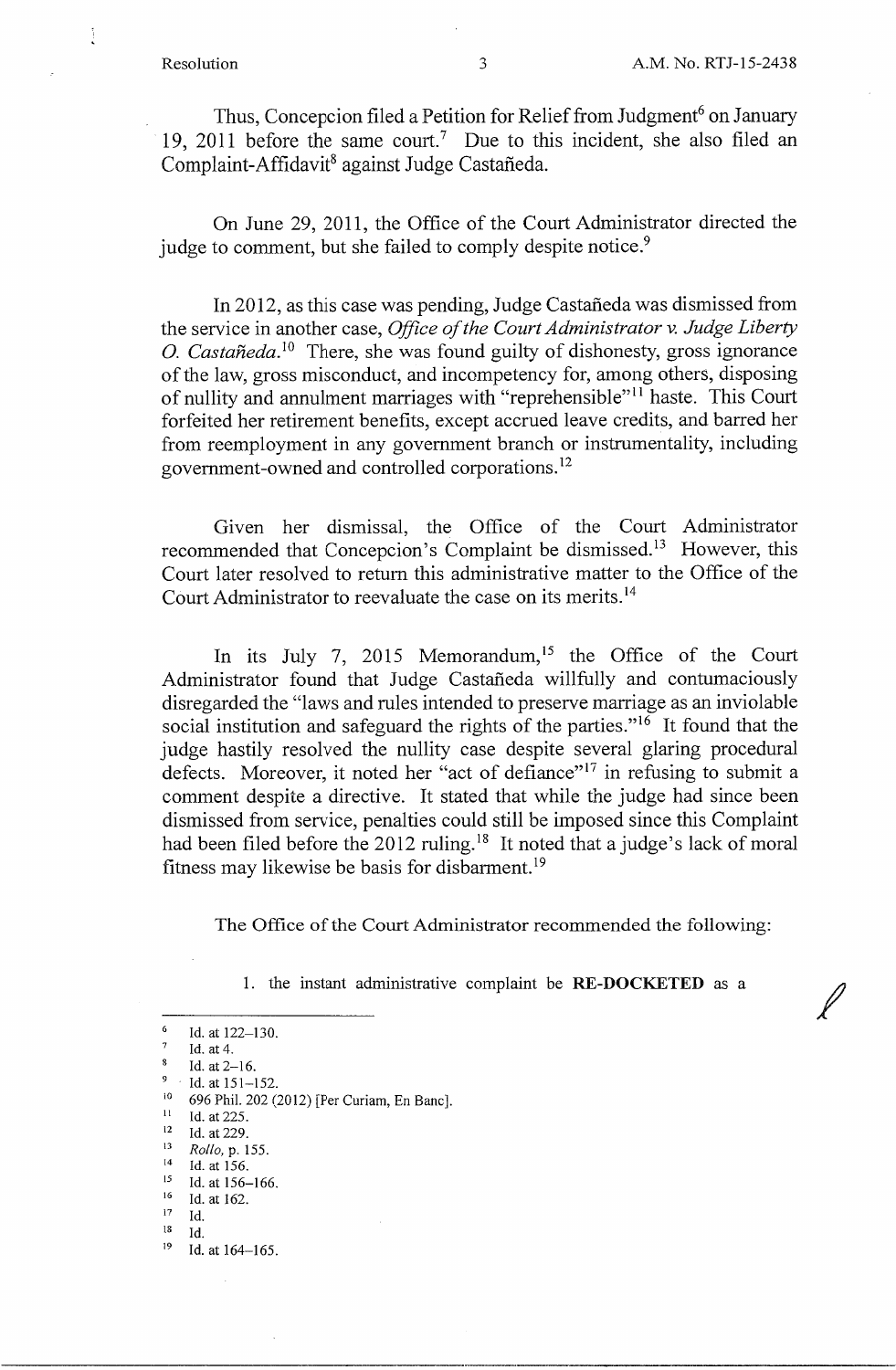regular administrative matter against respondent Judge Liberty 0. Castaneda, former Presiding Judge, Branch 67, RTC, Paniqui, Tarlac;

- 2. respondent Judge Castaneda be found **GUILTY** of gross ignorance of the law for which she would have been **DISMISSED FROM THE SERVICE** with forfeiture of her retirement benefits, except leave credits, if any, and disqualified from reinstatement or appointment to any public office, branch or instrumentality of the government, including government-owned or controlled corporations had she not been previously dismissed from the service in a Decision dated 9 October 2012 inA.M. No. RTJ-12-2316; and
- 3. respondent Judge Casta[fi]eda be likewise **DISBARRED** for violation of Canons 1 and 11 and Rules 1.01 and 10.01 of the Code of Professional Responsibility and her name be **ORDERED STRICKEN** from the Roll of Attorneys.<sup>20</sup> (Emphasis in the original)

While the Memorandum was pending with this Court, Judge Castañeda died on April 10, 2018 from acute respiratory failure.<sup>21</sup>

The sole issue here is whether or not the death of respondent Judge Liberty O. Castañeda warrants the dismissal of the Administrative Complaint lodged against her.

In the 2019 case of *Re: Investigation Report on the Alleged Extortion Activities of Presiding Judge Godofredo B. Abul, Jr.*<sup>22</sup> this Court initially held that the respondent's death will not extinguish a pending administrative case, since this Court is not ousted from its jurisdiction by the mere fact that the respondent had ceased to hold public office. Thus, the respondent in *Re: Judge Abu!* was found guilty of gross misconduct, and all his benefits, excluding accrued leaves, were forfeited.

On reconsideration, however, this Court *reversed* its earlier ruling and held that the respondent's death while the case was pending effectively renders the case moot. Thus, the complaint was dismissed.<sup>23</sup> We now apply the same ruling to this case.

The imposition of a penalty on a public officer after death does not punish the public officer. Public trust is not magically restored by punishing the public officer's heirs-persons who most likely have nothing to do with that public officer's infractions.

<sup>&</sup>lt;sup>20</sup> Id. at  $165-166$ .

<sup>&</sup>lt;sup>21</sup> Id. at 180. According to the death certificate, respondent died on April 10, 2018. She was 72 years old.<br><sup>22</sup> A.M. No. RTJ-17-2486. September 3. 2019. No. RTJ-17-2486, September 3, 2019,

<sup>&</sup>lt;https://elibrary.judiciary.gov.ph/thebookshelf/showdocs/1/65676> [Per Curiam, En Banc].

<sup>23</sup>*Re: Investigation Report on the Alleged Extortion Activities of Presiding Judge Godofredo B. Abu!, Jr.,*  A.M. No. RTJ-17-2486, September 3, 2020 [Per J. Hernando, En Banc].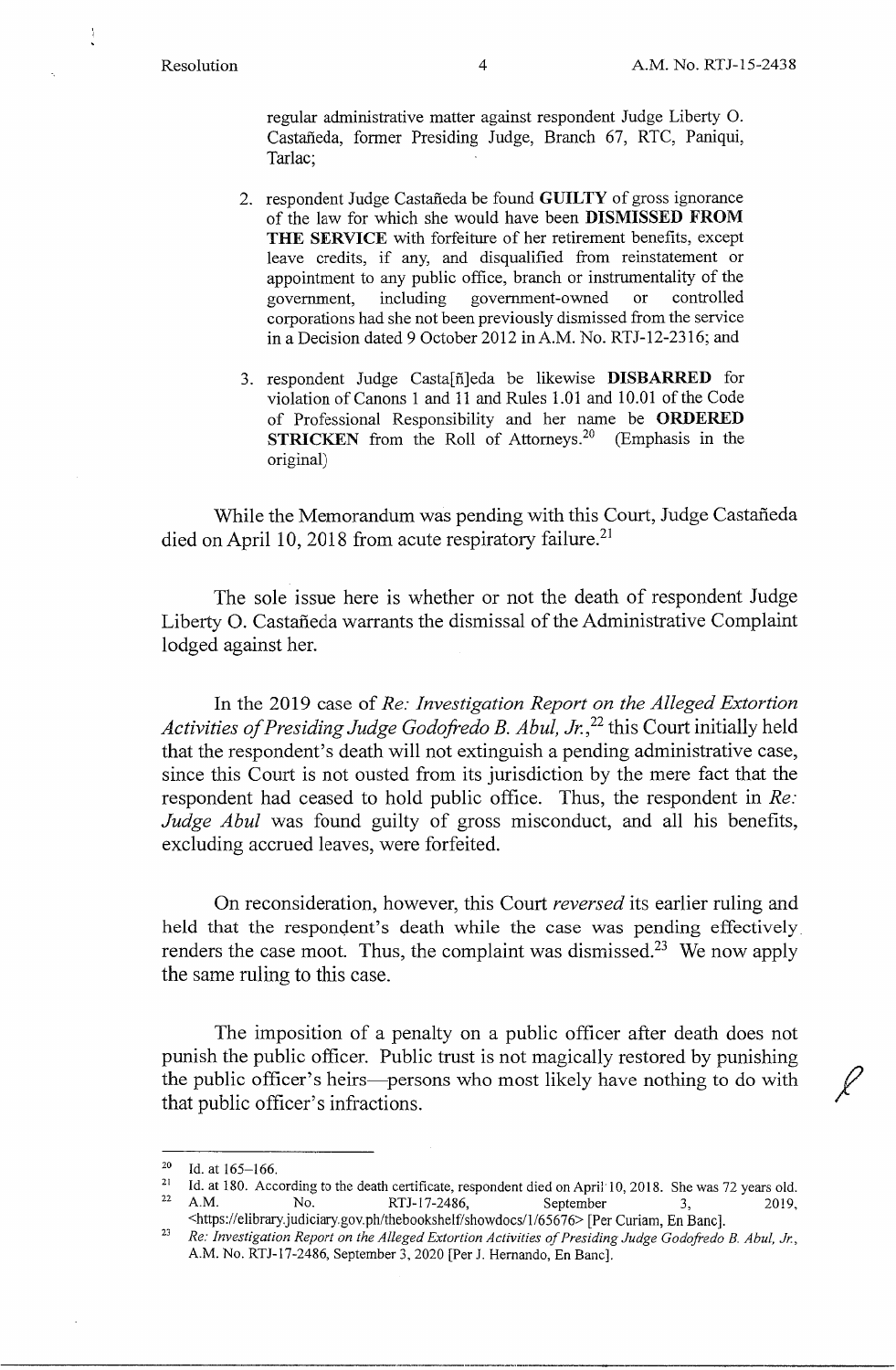$\epsilon$ 

*I* 

Prudence dictates that this case should be rendered moot as respondent Judge Castañeda died. She could no longer be in a position to defend herself from these charges in a motion for reconsideration. She could no longer admit to the charges, express remorse, or beg for clemency. Proceeding any further would be a gross violation of her constitutionally guaranteed right to due process.

I

Every person is guaranteed the right to due process before any judgment against them is issued. Article III, Section l of the Constitution declares:

#### ARTICLE III Bill of Rights

SECTION 1. No person shall be deprived of life, liberty, or property without due process of law, nor shall any person be denied the equal protection of the laws.

In this jurisdiction, due process has "no controlling and precise definition"24 but is "a standard to which governmental action should conform in order that deprivation of life, liberty or property, in each appropriate case, be valid."25 It is, in its broadest sense, "a law which hears before it condemns."26 In *Ermita-Malate Hotel and Motel Operators Association, Inc. v. City Mayor of Manila: <sup>27</sup>*

There is no controlling and precise definition of due process. It furnishes though a standard to which governmental action should conform in order that deprivation of life, liberty or property, in each appropriate case, be valid. What then is the standard of due process which must exist both as a procedural and as substantive requisite to free the challenged ordinance, or any government action for that matter, from the imputation of legal infirmity; sufficient to spell its doom? It is responsiveness to the supremacy of reason, obedience to the dictates of justice. Negatively put, arbitrariness is ruled out and unfairness avoided. To satisfy the due process requirement, official action, to paraphrase Cardozo, must not outrun the bounds of reasons and result in sheer oppression. Due process is thus hostile to any official action marred by lack of reasonableness. Correctly has it been identified as freedom from arbitrariness. It is the embodiment of the sporting idea of fair play. It exacts fealty "to those strivings for justice" and judges the act of officialdom of whatever branch "in the light of reason drawn from considerations of fairness that reflect [democratic] traditions of legal and political thought." It is not a narrow or "technical conception with

<sup>&</sup>lt;sup>24</sup> Ermita-Malate Hotel and Motel Operators Association, Inc. v. City Mayor of Manila, 127 Phil. 306, 318 (1967) [Per J. Fernando, En Banc].

 $^{25}$  Id.

<sup>&</sup>lt;sup>26</sup> J. Carson, Dissenting Opinion in *U.S. v. Chauncey McGovern*, 6 Phil. 621, 629 (1906) [Per C.J. Arellano, Second Division].

<sup>&</sup>lt;sup>27</sup> 127 Phil. 306 (1967) [Per J. Fernando, En Banc].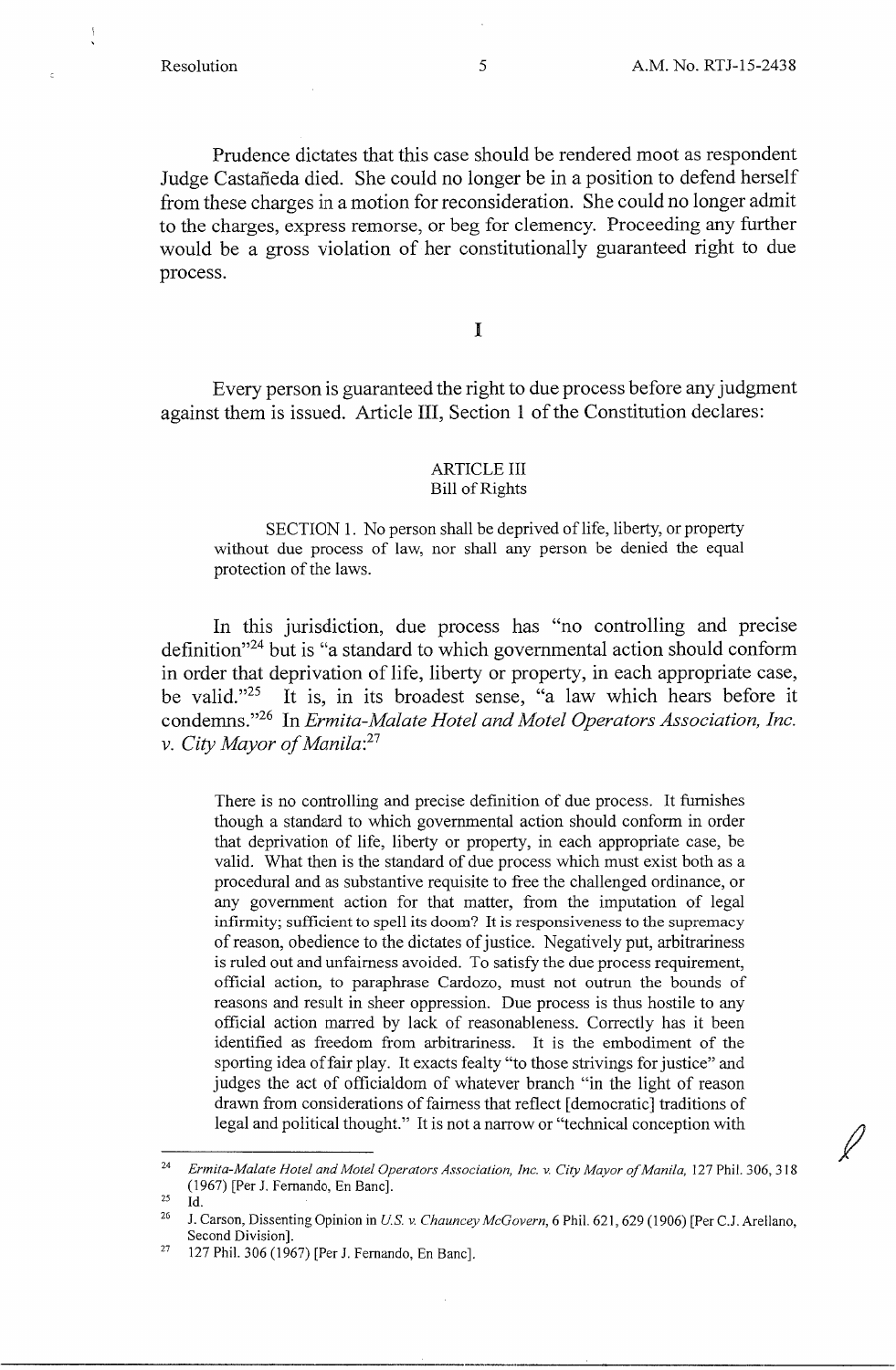fixed content unrelated to time, place and circumstances," decisions based on such a clause requiring a "close and perceptive inquiry into fundamental principles of our society." Questions of due process are not to be treated narrowly or pedantically in slavery to form or phrases.<sup>28</sup>

Due process encompasses two concepts: substantial due process and procedural due process. Substantive due process is generally premised on the "freedom from arbitrariness"<sup>29</sup> or "the embodiment of the sporting idea of fair play."30 It "inquires whether the government has sufficient justification for depriving a person of life, liberty, or property."<sup>31</sup>

Procedural due process, on the other hand, "concerns itself with government action adhering to the established process when it makes an intrusion into the private sphere."<sup>32</sup> It is "[a]t its most basic . . . about fairness in the mode of procedure to be followed."<sup>33</sup>*Medenilla v. Civil Service Commission*<sup>34</sup> summarizes procedural due process as:

... the right of the person affected thereby to be present before the tribunal which pronounces judgment upon the question of life, liberty, and property in its most comprehensive sense; to be heard, by testimony or otherwise, and to have the right of controverting, by proof, every material fact which bears on the question of the right in the matter involved.<sup>35</sup>

The requirements of procedural due process depend on the nature of the action involved. For judicial proceedings:

[First,] [t]here must be a court or tribunal clothed with judicial power to hear and determine the matter before it; [second,] jurisdiction must be lawfully acquired over the person of the defendant or over the property which is the subject of the proceeding; [third,] the defendant must be given an opportunity to be heard; and [fourth,] judgment must be rendered upon lawful hearing.<sup>36</sup> (Citation omitted)

In administrative cases, however, the essence of procedural due process is merely one's right to be *given the opportunity* to be heard.<sup>37</sup> In *Casimiro v.*<br>Tandog:<sup>38</sup>

<sup>28</sup> Id. at 318-319 citing Frankfurter, *Mr. Justice Holmes and the Supreme Court,* (1938) pp. 32-33; J. Frankfurter, Concurring Opinion in *Hannah v. Larche,* 363 U.S. 420, 487 (1960); *Cafeteria Workers v. McElroy,* (1961) 367 U.S. 1230; and *Bartkus v. Illinois,* (1959) 359 U.S. 121.

 $29$  Id. at  $319$ .

<sup>&</sup>lt;sup>30</sup> Id. citing Frankfurter, *Mr. Justice Holmes and the Supreme Court* (1938), pp. 32–33.<br><sup>31</sup> White Light Corporation at al. y. City of Manila, 506 Phil. 444, 461 (2000) Flor.

<sup>31</sup>*White Light Corporation, et al. v. City of Manila,* 596 Phil. 444, 461 (2009) [Per J. Tinga, En Banc] citing *City of Manila v. Hon. Laguio, Jr.,* 495 Phil. 289 (2005) [Per J. Tinga, En Banc]; and CHEMERINSKY, ERWIN, CONSTITUTIONAL LAW PRINCIPLES AND POLICIES, 2nd Ed. 523 (2002).

<sup>32</sup> Id.

<sup>33</sup> J. Brion, Concurring Opinion in *Perez v. Philippine Telegraph and Telephone Company,* 602 Phil. 522, 545-546 (2009) [Per J. Corona, En Banc].

<sup>&</sup>lt;sup>34</sup> 272 Phil. 107 (1991) [Per J. Gutierrez, Jr., En Banc].<br><sup>35</sup> Id. at 115 citing BLACK's LAW DICTIONARY, 500 (4th

<sup>&</sup>lt;sup>35</sup> Id. at 115 citing BLACK'S LAW DICTIONARY, 590 (4th ed.).<br><sup>36</sup> Rahino y Cruz, 294 Phil 480, 487 (1993) [Per J. Melo, Th

<sup>36</sup>*Rabino v. Cruz,* 294 Phil. 480, 487 (1993) [Per J. Melo, Third Division].

<sup>37</sup>*See Legarda v. Court of Appeals,* 345 Phil. 890,905 (1997) [Per J. Romero, En Banc].

<sup>38 498</sup> Phil. 660 (2005) [Per J. Chico-Nazario, Second Division].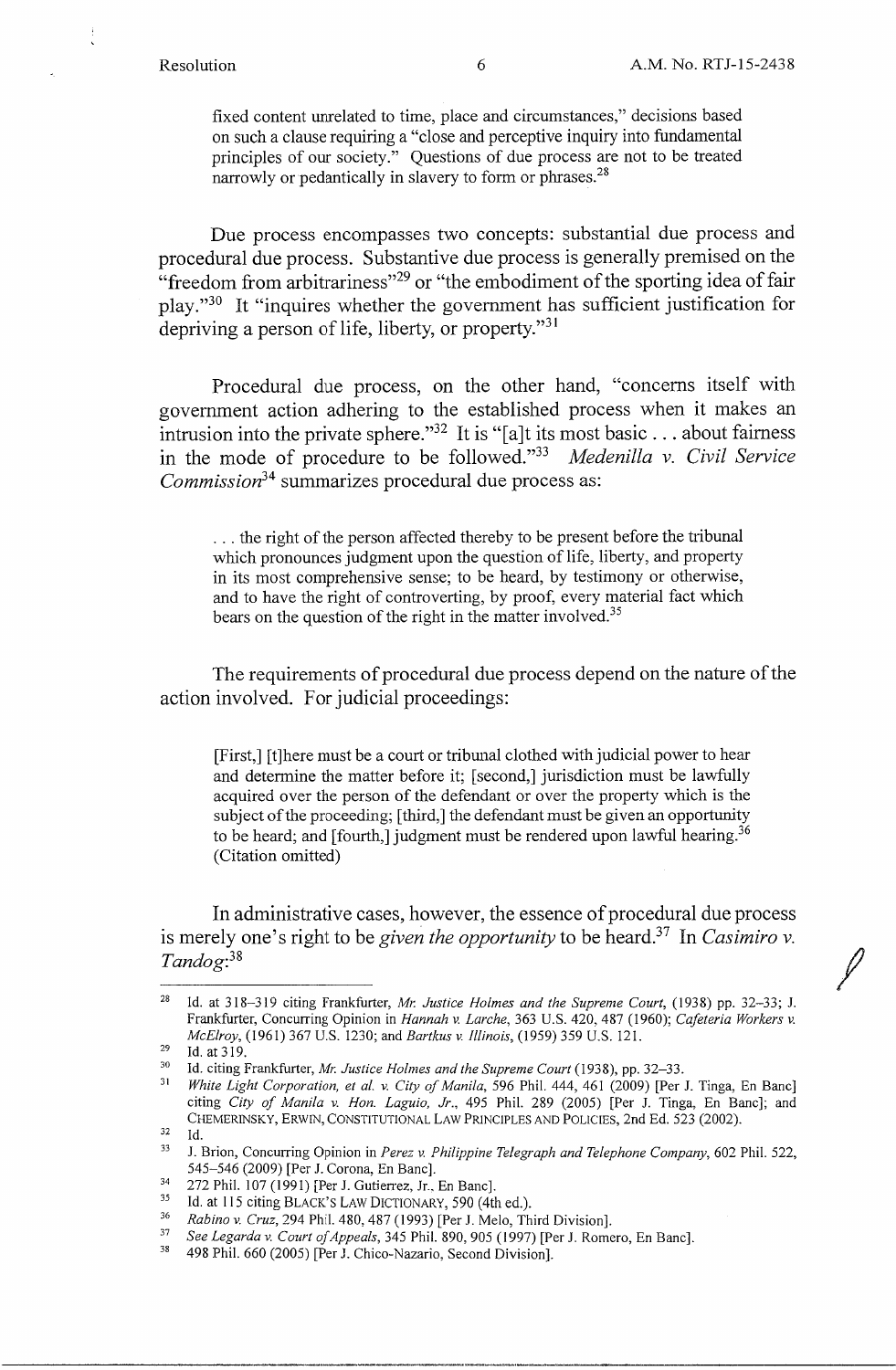The essence of procedural due process is embodied in the basic requirement of notice and a real opportunity to be heard. In administrative proceedings, such as in the case at bar, procedural due process simply means the opportunity to explain one's side or the opportunity to seek a reconsideration of the action or ruling complained of. "To be heard" does not mean only verbal arguments in court; one may be heard also thru pleadings. Where opportunity to be heard, either through oral arguments or pleadings, is accorded, there is no denial of procedural due process.<sup>39</sup>

The sufficiency of pleadings in lieu of actual hearings does not imply that administrative proceedings require a "lesser" standard of procedural due process. On the contrary, Ang Tibay v. Court of Industrial Relations<sup>40</sup> requires that in administrative trials and investigations,  $41$  seven cardinal primary rights be present for the requirements of due process to be satisfied:

(1) The first of these rights is the right to a hearing, which includes the right of the party interested or affected to present his own case and submit evidence in support thereof. In the language of Chief Hughes, in *Morgan v. US.,* "the liberty and property of the citizen shall be protected by the rudimentary requirements of fair play."

(2) Not only must the party be given an opportunity to present his · case and to adduce evidence tending to establish the rights which he asserts but the tribunal must consider the evidence presented. In the language of this court in *Edwards vs. McCoy,* "the right to adduce evidence, without the corresponding duty on the part of the board to consider it, is vain. Such right is conspicuously futile if the person or persons to whom the evidence is presented can thrust it aside without notice or consideration."

(3) "While the duty to deliberate does not impose the obligation to decide right, it does imply a necessity which cannot be disregarded, namely, that of having something to support its decision. A decision with absolutely nothing to support it is a nullity, a place when directly attached." This principle emanates from the more fundamental principle that the genius of constitutional government is contrary to the vesting of unlimited power anywhere. Law is both a grant and a limitation upon power.

(4) Not only must there be some evidence to support a finding or conclusion, but the evidence must be "substantial." "Substantial evidence is more than a mere scintilla. It means such relevant evidence as a reasonable mind might accept as adequate to support a conclusion."

. . . The statute provides that 'the rules of evidence prevailing in courts of law and equity shall not be controlling.' The obvious purpose of this and similar provisions is to free administrative boards from the compulsion of technical rules so that the mere admission of matter which would be deemed incompetent in judicial proceedings would not invalidate the administrative order. But this assurance of a desirable flexibility in

<sup>39</sup> Id. at 666 citing *Fabe/la v. Court of Appeals,* 346 Phil. 940 (1997) [Per J. Panganiban, Third Division]; *Padilla v. Hon. Sto. Tomas,* 312 Phil. 1095 (1995) [Per J. Kapunan, En Banc]; and *Salonga v. Court of Appeals,* 336 Phil. 154 (1997) [Per J. Panganiban, Third Division].

<sup>40 69</sup> Phil. 635 (1940) [Per J. Laurel, En Banc]

<sup>&</sup>lt;sup>41</sup> Id. at  $641-642$ .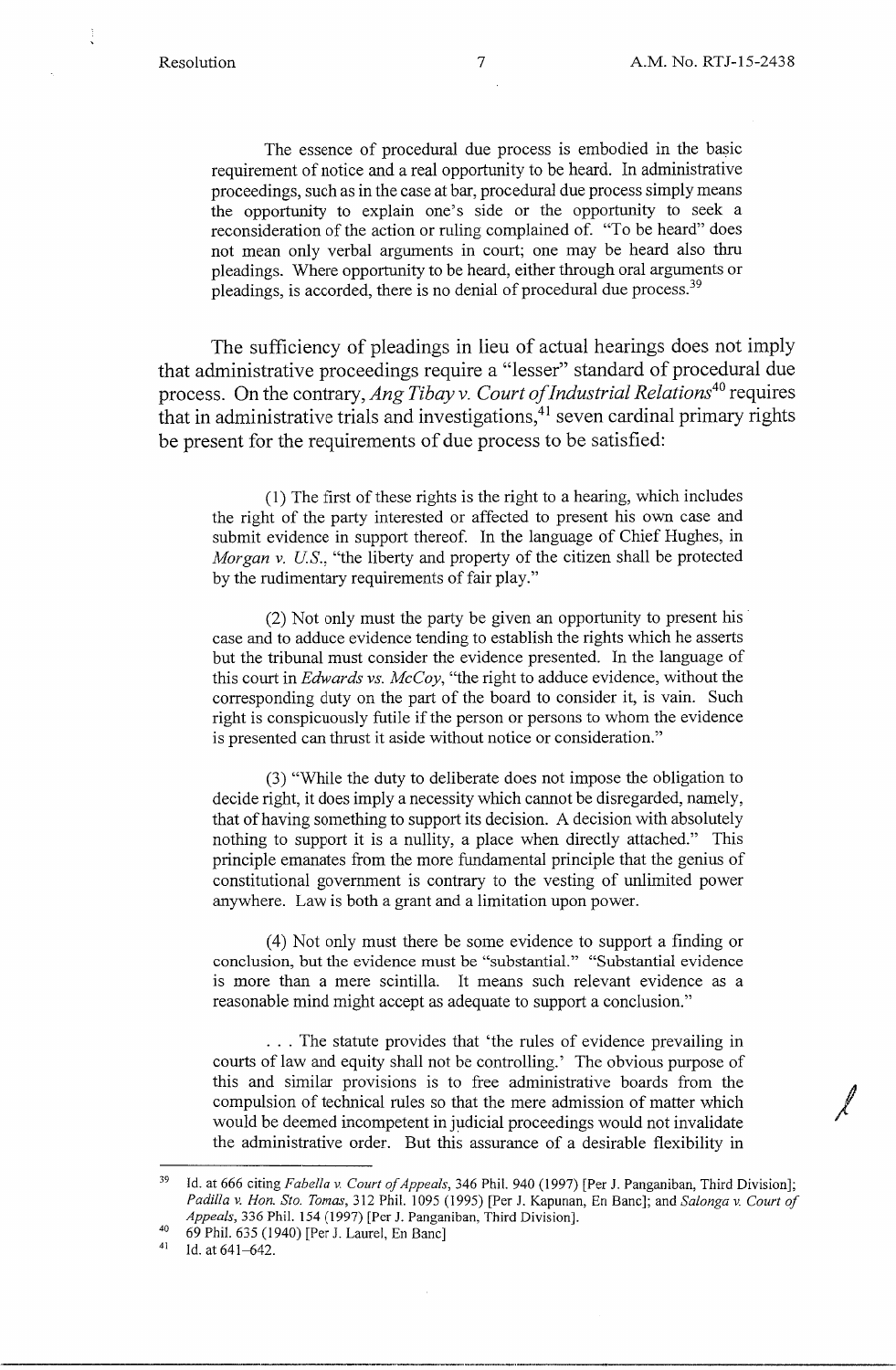administrative procedure does not go so far as to justify orders without a basis in evidence having rational probative force. Mere uncorroborated hearsay or rumor does not constitute substantial evidence.

(5) The decision must be rendered on the evidence presented at the hearing, or at least contained in the record and disclosed to the parties affected. Only by confining the administrative tribunal to the evidence disclosed to the parties, can the latter be protected in their right to know and meet the case against them. It should not, however, detract from their duty actively to see that the law is enforced, and for that purpose, to use the authorized legal methods of securing evidence and informing itself of facts material and relevant to the controversy....

(6) [The tribunal or officer], therefore, must act on its or his own independent consideration of the law and facts of the controversy, and not simply accept the views of a subordinate in arriving at a decision....

(7) [The tribunal or officer] should, in all controversial questions, render its decision in such a manner that the parties to the proceeding can know the various issues involved, and the reasons for the decision rendered. The performance of this duty is inseparable from the authority conferred upon it.42 (Citations omitted)

Nonetheless, this Court clarified in *Gas Corporation of the Philippines v. lnciong43* that the failure to strictly apply the regulations required by *Ang Tibay* will not necessarily result in the denial of due process, as long as the elements of fairness are not ignored:

1. The vigor with which counsel for petitioner pressed the claim that there was a denial of procedural due process is inversely proportional to the merit of this certiorari and prohibition suit as is quite evident from the Comment of the office of the Solicitor General. It is undoubted that the due process mandate must be satisfied by an administrative tribunal or agency. So it was announced by Justice Laurel in the landmark case of *Ang Tibay v. Court of Industrial Relations.* That is still good law. It follows, therefore, that if procedural due process were in fact denied, then this petition must prosper. It is equally well-settled, however, that the standard of due process that must be met in proceedings before administrative tribunals allows a certain latitude as long as the element of fairness is not ignored. So the following recent cases have uniformly held: *Maglasang v. Ople, Nation Multi Service Labor Union v. Agcaoili, Jacqueline Industries v. National Labor Relations Commission, Philippine Association of Free Labor Unions v. Bureau of Labor Relations, Philippine Labor Alliance Council v. Bureau of Labor Relations,* and *Montemayor v. Araneta University Foundation.*  From the Comment of the office of the Solicitor General, it is quite clear that no imputation of arbitrariness can be justified. The opportunity to present its side of the case was given both parties to the controversy. If, for reasons best known to itself, petitioner did not avail of its right to do so, then it has only itself to blame. No constitutional infirmity could then be imputed to the proceeding before the labor arbiter.<sup>44</sup> (Citations omitted)

 $42$  Id. at  $642 - 644$ .

<sup>43 182</sup> Phil. 215 (1979) [Per CJ. Fernando, Second Division].

 $44$  Id. at 220–221.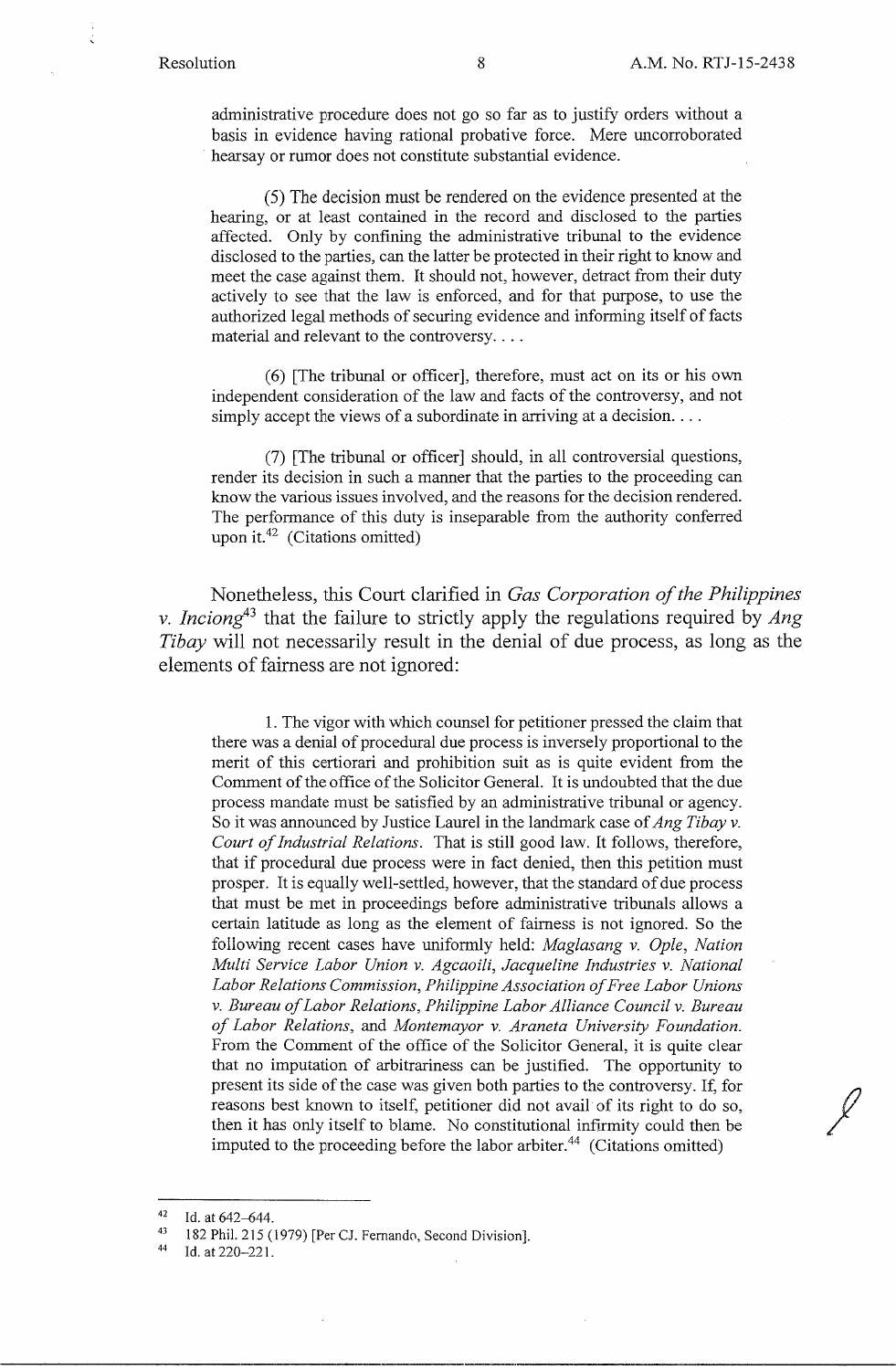Thus, while *Ang Tibay* requires the application of no less than seven cardinal rights, it is generally accepted that due process in administrative proceedings merely requires that the respondent is *given the opportunity* to be heard.45 This opportunity to be heard, however, must be present *at every single stage of the proceedings.* It cannot be lost even after judgment. In *Lumiqued v. Exevea:<sup>46</sup>*

In administrative proceedings, the essence of due process is simply the opportunity to explain one's side. One may be heard, not solely by verbal presentation but also, and perhaps even much more creditably as it is more practicable than oral arguments, through pleadings. An actual hearing is not always an indispensable aspect of due process. As long as a party was given the opportunity to defend his interests in due course, he cannot be said to have been denied due process of law, for this opportunity to be heard is the very essence of due process. Moreover, *this constitutional mandate is deemed satisfied* if *a person is granted an opportunity to seek reconsideration of the action or ruling complained of.*<sup>47</sup> (Emphasis supplied)

The opportunity to be heard is an intrinsic part of the constitutional right to due process. Thus, in criminal cases, cases against the accused are immediately dismissed upon death $48$  since the accused can no longer participate in all aspects of the proceedings.

Administrative proceedings require that the respondent be informed of the charges and be given an opportunity to refute them. Even after judgment is rendered, due process requires that the respondent not only be informed of the judgment but also be given the opportunity to seek reconsideration of that judgment. This is the true definition of the opportunity to be heard.

### II

This Court's disciplinary powers must always be read alongside the guarantee of any respondent's fundamental rights. Any attempt to exercise our disciplinary powers must always take into account the provisions of the Constitution, from which these disciplinary powers are derived.

It is a settled doctrine that a disciplinary case against a court official or *f* 

46 346 Phil. 807 (1997) [Per J. Romero, En Banc].

REV. PEN. CODE, art. 89(1) provides: ARTICLE 89. *How criminal liability is totally extinguished.* - Criminal liability is totally extinguished: 1. By the death of the convict, as to-the personal penalties; and as to pecuniary penalties, liability therefor is extinguished only when the death of the offender occurs before final judgment[.]

<sup>45</sup>*See Legarda v. Court of Appeals,* 345 Phil. 890, 905 (1997) [Per J. Romero, En Banc].

<sup>47</sup> Id. at 828 citing *Concerned Officials ofMWSS v. Vasquez,* 310 Phil. 549 [Per J. Vitug, En Banc]; *Mutuc v. Court of Appeals,* 268 Phil. 37 (1990) [Per J. Paras, Second Division]; *Pamantasan ng Lungsod ng Maynila (PLM) v. Civil Service Commission,* 311 Phil. 573 (Per J. Vitug, En Banc]; and *Legardav. Court of Appeals,* 345 Phil. 90 (1997) [Per J. Romero, En Banc].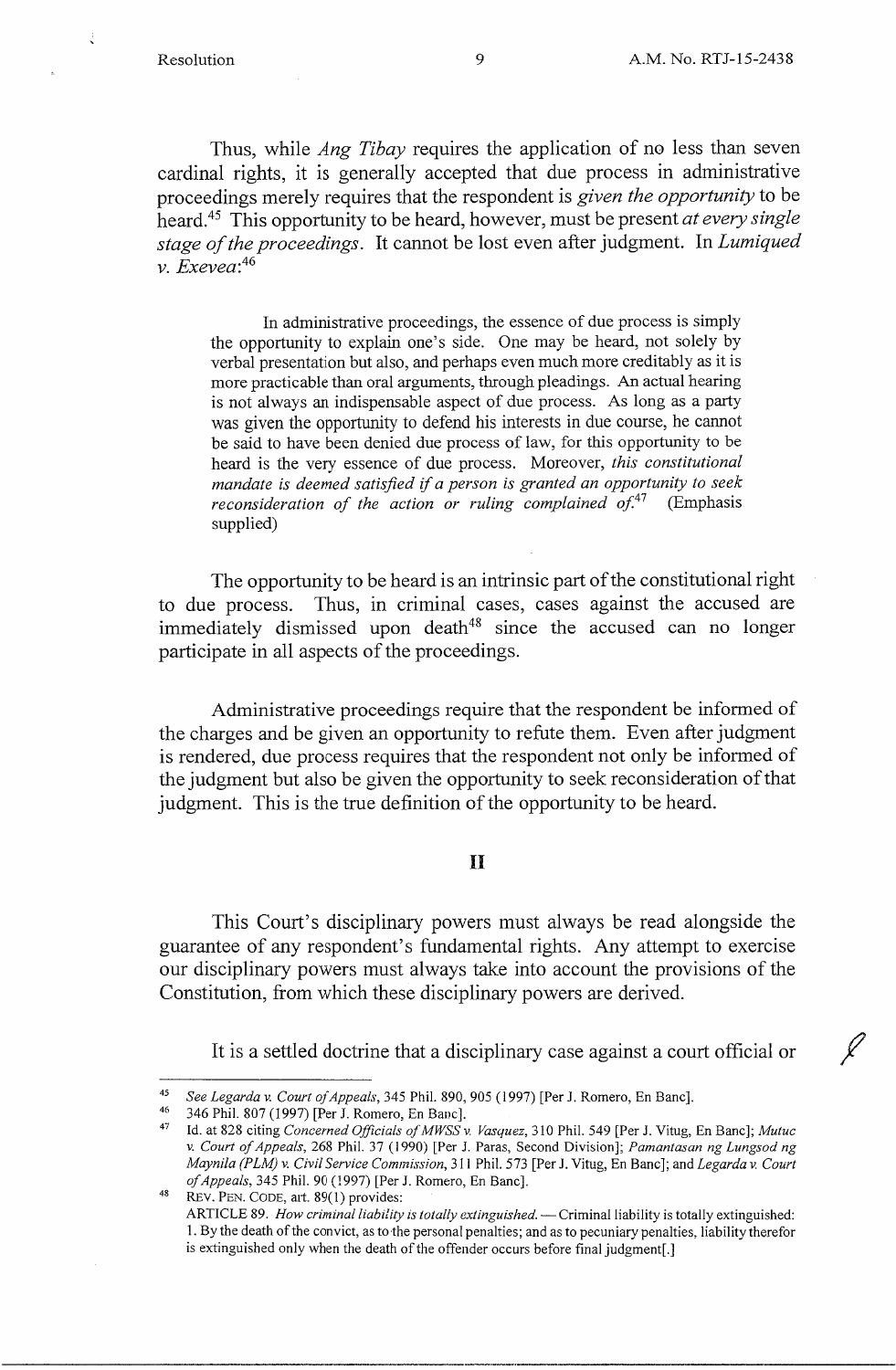)

*f* 

employee may continue, even if the officer has ceased to hold office during the pendency of the case.<sup>49</sup>

Cessation from office may either be voluntary or involuntary. Thus, the doctrinal safeguard against the dismissal of disciplinary cases prevents erring officers and employees from escaping liability by voluntarily ceasing to hold office, either through resignation or optional retirement.

Compulsory retirement is likewise covered by this doctrinal safeguard, even though this is an involuntary cessation from office. After all, retirees know when they will retire. Prospective retirees could attempt to escape liability for infractions by committing them near retirement.

However, death, unless self-inflicted, is an involuntary cessation from office. It is not like resignation or optional retirement. Unlike compulsory retirement, no one knows when they will die. In death, there is no certainty as to when one ceases holding office.

The opportunity to be heard can only be exercised by those who have resigned or retired. The reason is obvious: They are still alive. Even if they cease to hold public office, they can still be made aware of the proceedings and actively submit pleadings.

Dead respondents have no other recourse. They will never know how the proceedings will continue, let alone submit responsive pleadings. They cannot plead innocence or beg clemency.

Death forecloses *any* opportunity to be heard. To continue with the proceedings is a violation of the right to due process.

#### III

Unfortunately, *Gonzales v. Escalona<sup>50</sup>*has often been misquoted as basis to state that a respondent's death will not preclude a finding of administrative liability. In that case, where one of the two respondents had died, this Court stated:

While [Sheriff IV Edgar V. Superada's] death intervened after the completion of the investigation, it has been settled that the Court is not ousted of its jurisdiction over an administrative matter by the mere fact that the respondent public official ceases to hold office during the pendency of the respondent's case; jurisdiction once acquired, continues to exist until the final resolution of the case. In *Layao, Jr.* v. *Caube,* we held that the death

<sup>49</sup>*Perez v. Abiera,* 159-A Phil. 575, 580-581 [Per J. Mufioz Palma, En Banc].

<sup>587</sup> Phil. 448 (2008) [Per J. Brion, Second Division].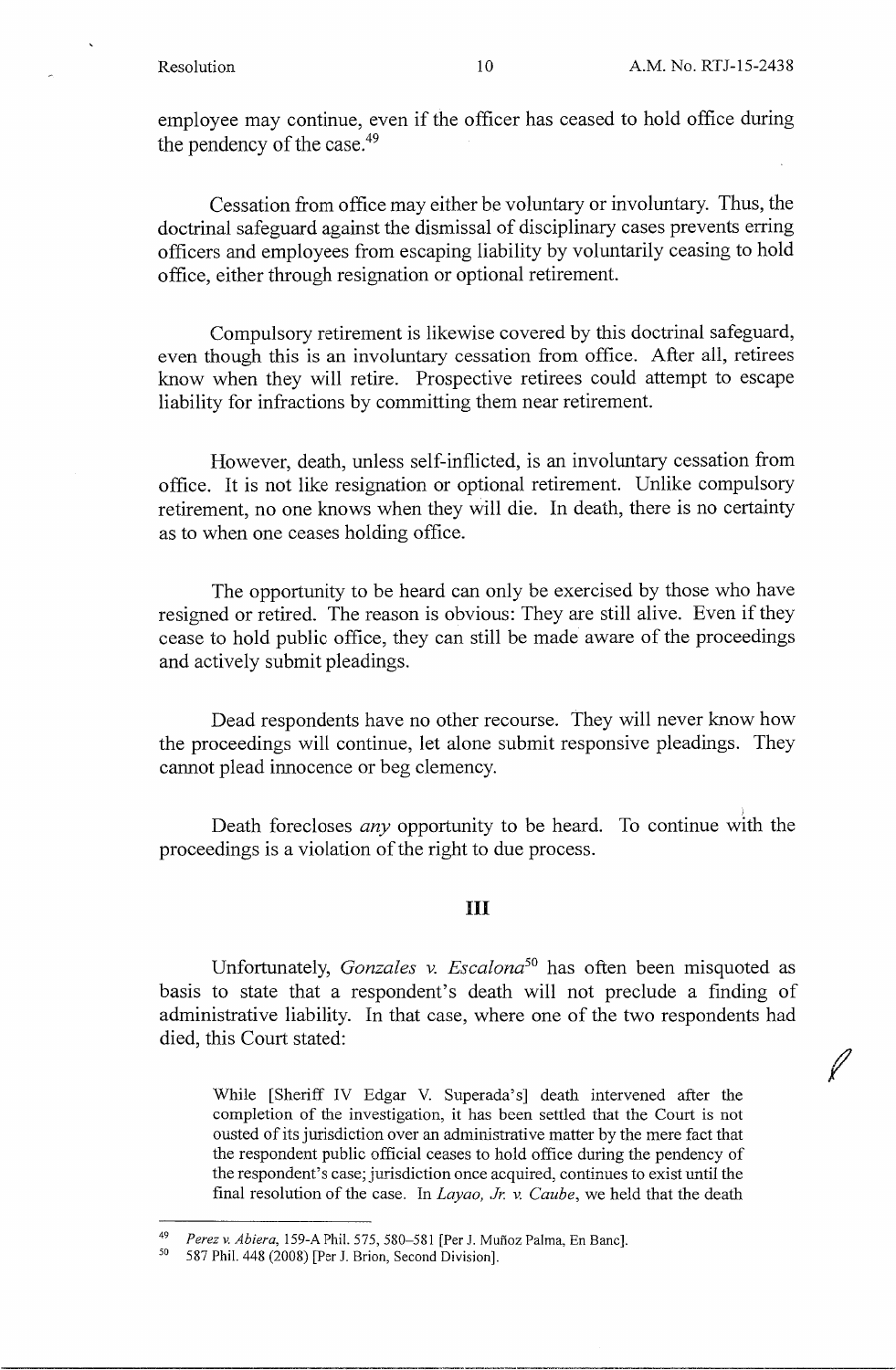of the respondent in an administrative case does not preclude a finding of administrative liability:

This jurisdiction that was ours at the time of the filing of the administrative complainant was not lost by the mere fact that the respondent public official had ceased in office during the pendency of his case. The Court retains its jurisdiction either to pronounce the respondent public official innocent of the charges or declared him guilty thereof. A contrary rule would be fraught with injustice and pregnant with dreadful and dangerous implications . . . If innocent, respondent public official merits vindication of his name and integrity as he leaves the government which he has served well and faithfully; if guilty, he deserves to receive the corresponding censure and a penalty proper and imposable under the situation.<sup>51</sup> (Citations omitted)

The continuation of the quoted portion in *Gonzales,* however, explicitly provides the several exceptions to this rationale, foremost of which is the denial of due process:

The above rule is not without exceptions, as we explained in the case of *Limliman v. Judge Ulat-Marrero,* where we said that death of the respondent necessitates the dismissal of the administrative case upon a consideration of any of the following factors: *first, the observance of respondent's right to due process;* second, the presence of exceptional circumstances in the case on the grounds of equitable and humanitarian reasons; and third, it may also depend on the kind of penalty imposed. None of these exceptional considerations are present in the case.

*The dismissal of an administrative case against a deceased*  respondent on the ground of lack of due process is proper under the *circumstances of a given case when, because of his death, the respondent can no longer defend himself Conversely, the resolution of the case may continue to its due resolution notwithstanding the death of the respondent* if *the latter has been given the opportunity to be heard, as in this case, or in instances where the continuance thereof will be more advantageous and beneficial to the respondent's heirs.*<sup>52</sup> (Emphasis supplied)

Thus, *Gonzales* not only lays the basis for the *dismissal* of the administrative case due to respondent's death, but also states the basis for continuing the administrative case *despite* death: (I) when the respondent was given the opportunity to be heard; or (2) when the continuation of the proceedings is more advantageous and beneficial to respondent's heirs.

 $51$  Id. at 462-463.

<sup>52</sup> Id. at 463-464 citing *Limliman v. Ulat-Marrero,* 443 Phil. 732 (2003) [Per J. Vitug, First Division]; *Camsa v. Judge Rendon,* 427 Phil. 518 (2002) [Per J. Vitug, Third Division]; *Apiag* v. *Judge Cantero,*  335 Phil. 591 (1997) [Per J. Panganiban, Third Division]; *Judicial Audit Report, Branches 21, 32 & 36, et. al.,* 397 Phil. 476 (2000) [Per J. Vitug, En Banc]; *Hermosa v. Paraiso,* 159 Phil. 417 (1975) [Per J. Teehankee, First Division]; *Report on the Judicial Audit Conducted in RTC,* Br. *I, Bangued, Abra,* 388 Phil. 60 (2000) [Per J. Vitug, En Banc]; and *Manozca v. Judge Domagas,* 318 Phil. 744 (1995) [Per J. Padilla, First Division].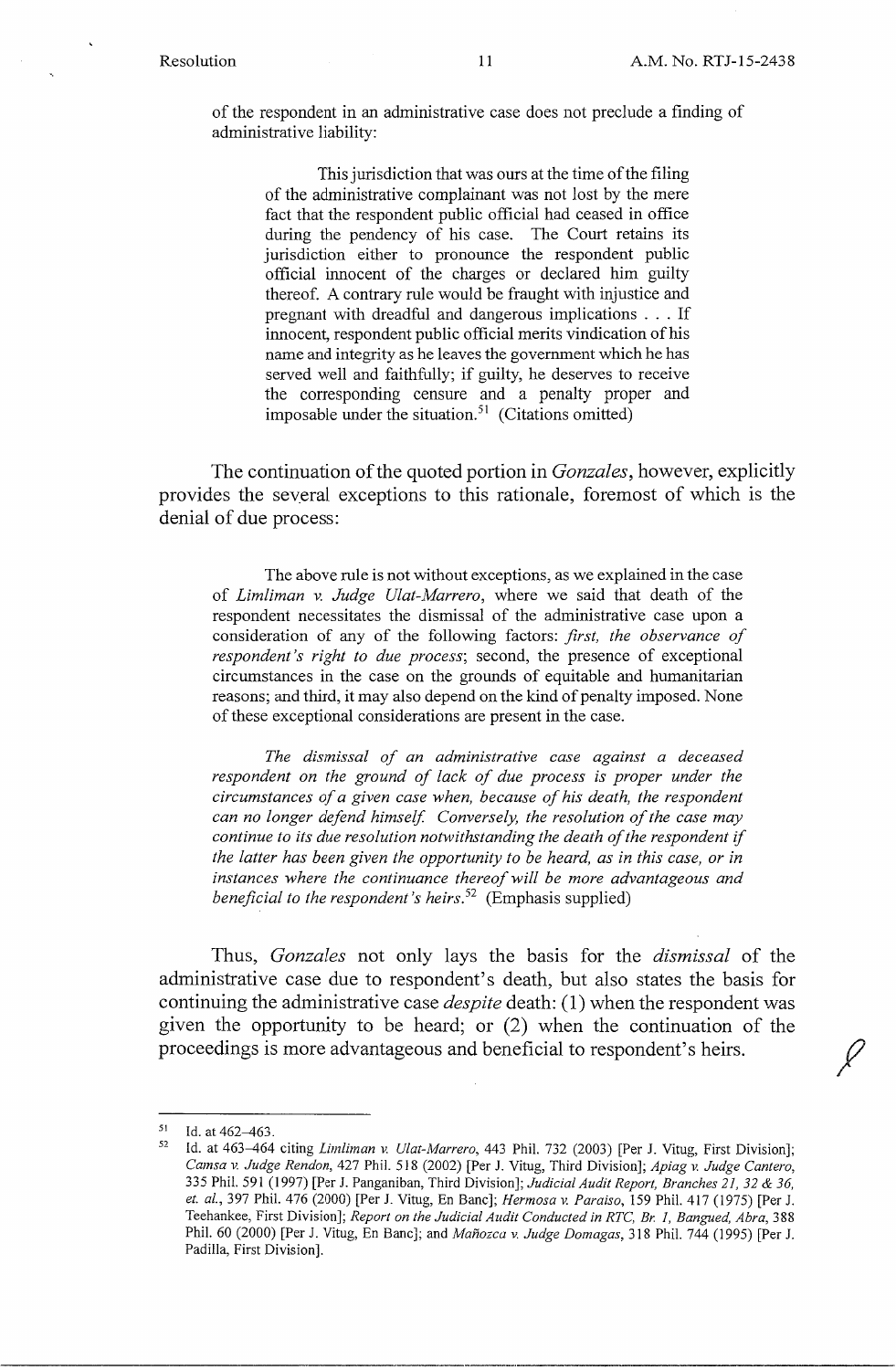$\cancel{\mathscr{N}}$ 

In fact, in *Loyao, Jr.* v. *Caube,* 53 on which *Gonzales* hinges to justify the rule that death does not cancel out administrative liability, this Court was actually constrained to *dismiss the case and consider it closed and terminated*  because the penalty could not be carried out. In *Loyao, Jr.* :

To be sure, respondent Caube's death has permanently foreclosed the prosecution of any other actions, be it criminal or civil, against him for his malfeasance in office. We are, however, not precluded from imposing the appropriate administrative sanctions against him. Respondent's misconduct is so grave as to merit his dismissal from the service, were it not for his untimely demise during the pendency of these proceedings. *However, since the penalty can no longer be carried out, this case is now declared closed and terminated.* 54 (Emphasis supplied, citations omitted)

There have been several other administrative cases where the impracticability of imposing the punishment was reason for this Court to just dismiss the case.

In *Camsa v. Judge Rendon*,<sup>55</sup> this Court found it inappropriate to proceed with investigating a judge "who could no longer be in any position to defend himself'; otherwise, it "would be a denial of his right to be heard, our most basic understanding of due process."<sup>56</sup>

In *Apiag v. Cantero*,<sup>57</sup> this Court dismissed an administrative case against an erring judge and allowed the release of his retirement benefits to his heirs due to his death. It explained:

... [This Court] cannot just gloss over the fact that he was remiss in attending to the needs of his children of his first marriage — children whose filiation he did not deny. He neglected them and refused to support them until they came up with this administrative charge. For such conduct, this Court would have imposed a penalty. But in view of his death prior to the promulgation of this Decision, dismissal of the case is now in order.<sup>58</sup>

In *Report on the Judicial Audit Conducted in the Municipal Trial Court*  of Tambulig and the 11th Municipal Circuit Trial Court of Mahayag-*Dumingag-Josefina, Zamboanga del Sur, <sup>59</sup>*this Court was constrained to dismiss the case against the deceased judge and release his retirement benefits to his heirs. This was despite finding him guilty of gross inefficiency and gross ignorance of the law.

Id. at 526.

<sup>53 450</sup> Phil. 38 (2003) [Per Curiam, En Banc].<br>54 H et  $47$ 

Id. at 47.

<sup>&</sup>lt;sup>55</sup> 427 Phil. 518 (2002) [Per J. Vitug, Third Division].<br><sup>56</sup> Id. at 525

<sup>&</sup>lt;sup>56</sup> Id. at 525.

 $^{57}$  335 Phil. 511 (1997) [Per J. Panganiban, Third Division].<br> $^{58}$  Id at 526

<sup>59 509</sup> Phil.401 (2005) [Per C.J. Davide, Jr., First Division].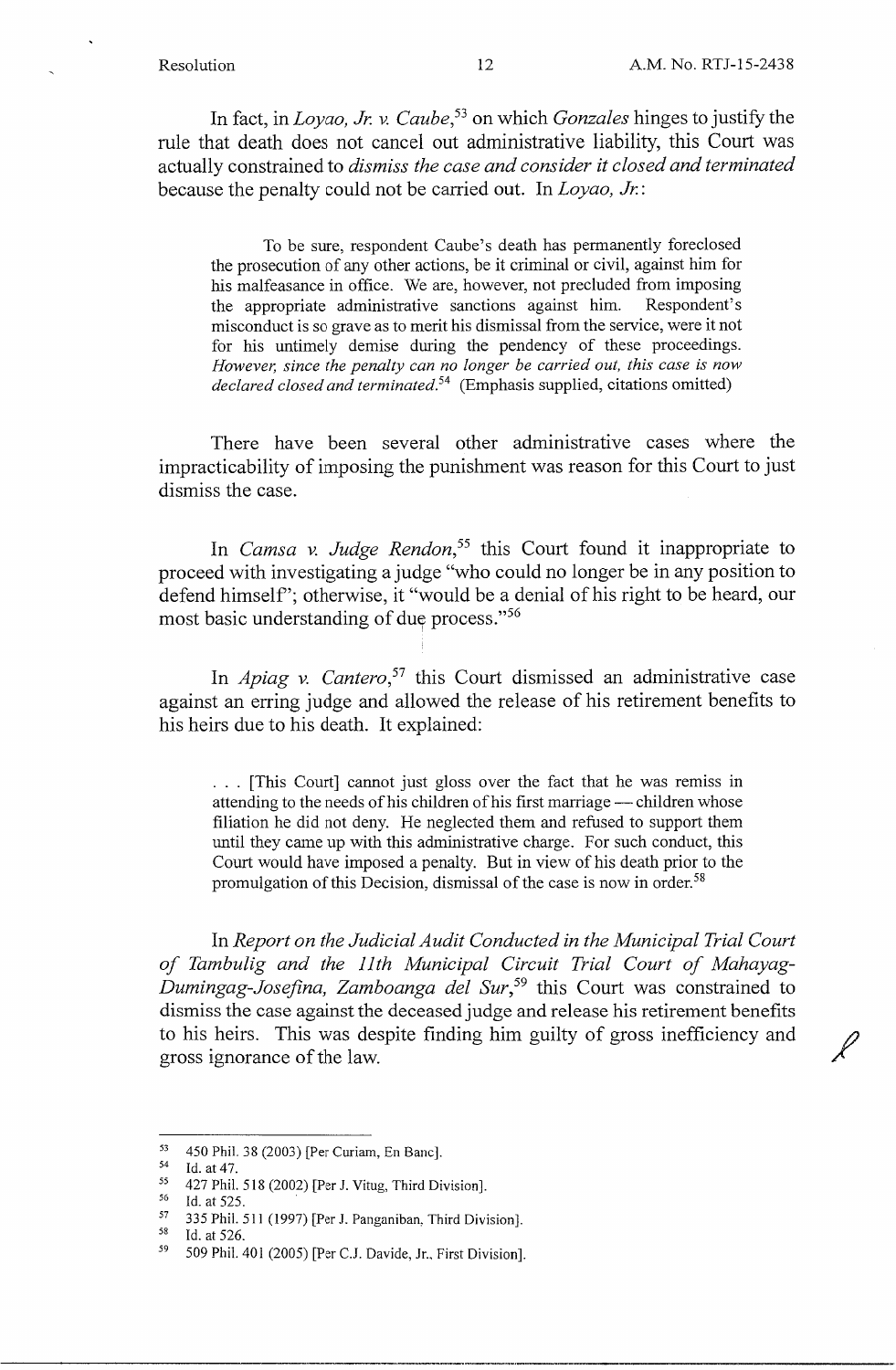/

It is the impracticability of the punishment that must guide this Court in assessing whether disciplinary proceedings can continue. To determine this, we must first examine our underlying assumptions on the imposition of penalties for offenses against the State or its private citizens.

#### IV

In criminal law, "penalty" has been defined as "the suffering that is inflicted by the state for the transgression of the law."<sup>60</sup> Crime and punishment are inseparable concepts, embodied by the Latin precept, *nullum crimen nulla poena sine lege.*<sup>61</sup>

Several theories justify the imposition of a penalty. One theory is that of *prevention,* where the State punishes an offender to prevent or suppress danger to society arising from that person's criminal act. Similarly, under another theory, that of *self-defense,* the State punishes the offender to protect society from the threat inflicted by the criminal.<sup>62</sup> These two theories underlie the imposition of penalties for attempted or frustrated crimes, as a measure of protection to society against the potential harm that could have been inflicted by the offender.

Another set of theories is punitive in nature. The first of these is *exemplarity*, where the imposition of the penalty acts as a deterrent to discourage others from committing the crime. Another theory is *retribution*  or retributive justice, where the State punishes the offender as an act of vindication or revenge for the harm done.<sup>63</sup> Finally, there is the theory of *reformation*,<sup>64</sup> or what is now referred to as restorative justice. The State's objective in restorative justice "is not to penalize," but to "engage in a sincere dialogue toward the formulation of a reparation plan. A reparation plan typically includes both monetary reparation and a rehabilitative program" and even community work. 65

At first glance, the aim of criminal law in this jurisdiction appears to be retributive, in line with the sovereign's role "to regulate behavior, and in doing so, to determine guilt and punishment."<sup>66</sup> The severity of the penalty is often measured against the severity of the crime. This Court once remarked:

It takes more than merely being harsh, excessive, out of proportion, or severe for a penalty to be obnoxious to the Constitution. "The fact that the punishment authorized by the statute is severe does not make it cruel

<sup>60</sup> Lorenzo Relova, *Imposition of Penalties: Indeterminate Sentence law,* 22 ATENEO L.J. 1 (1978).

<sup>&</sup>lt;sup>61</sup> There is no crime where there is no law punishing it.<br><sup>62</sup> Lorenzo Relova *Imposition of Penalties: Indetermin* 

<sup>&</sup>lt;sup>62</sup> Lorenzo Relova, *Imposition of Penalties: Indeterminate Sentence Law*, 22 ATENEO L.J. 1 (1978).

<sup>63</sup> Id.

<sup>64</sup> Id.

<sup>65</sup> Hadar Dancig-Rosenberg & Tali Gal, *Restorative Criminal Justice,* 34 CARDOZO LAW REVIEW 2321 (2013).

<sup>&</sup>lt;sup>66</sup> Id. at 2317.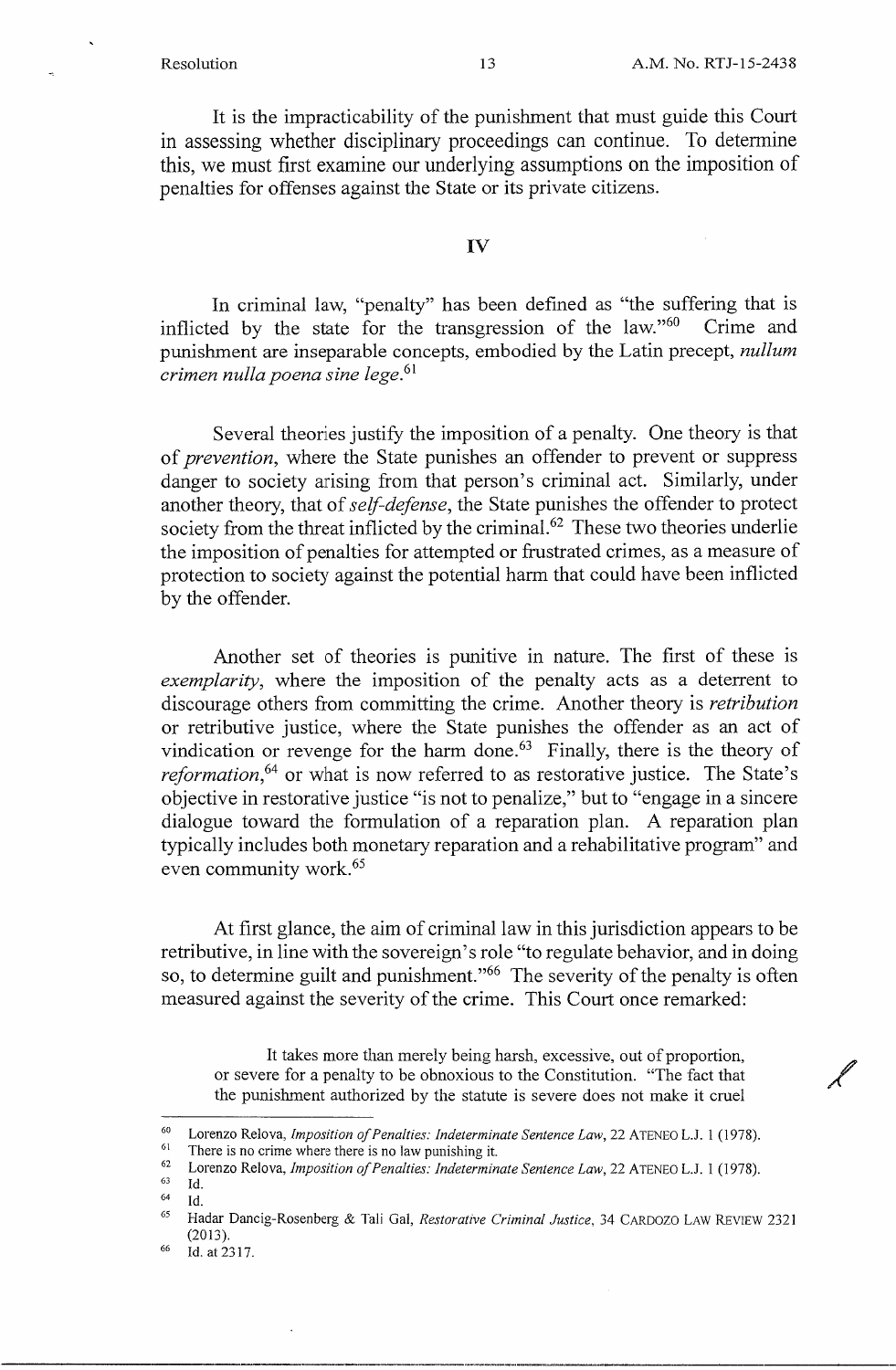and unusual." Expressed in other terms, it has been held that to come under the ban, the punishment must be "flagrantly and plainly oppressive," "wholly disproportionate to the nature of the offense as to shock the moral sense of the community."<sup>67</sup> (Citations omitted)

In *People v. Godoy*,<sup>68</sup> the purpose of penalty imposition was used to differentiate whether an act of indirect contempt is considered a criminal offense or a civil one. The prevailing doctrine is that indirect contempt is a criminal offense if the purpose of punishment is punitive, aiming to seek retribution for an offense committed against the State or its officers. It is a civil offense if the purpose of punishment is merely remedial, aiming to restore the rights of the private offended party.<sup>69</sup>

While this discussion only applied to indirect contempt, looking into the purpose of the penalty can be a useful tool to determine whether a proceeding is criminal or civil: If the purpose is punishment, it is criminal in nature; if the purpose is remedial, it is civil in nature.

This may create the false impression that our criminal justice system has always been solely punitive in nature. On the contrary, as early as 1933, this Court has recognized that the imposition of criminal penalties in this jurisdiction is aimed toward restorative justice:

[I]t is necessary to consider the criminal, first, as an individual and, second, as a member of society. This opens up an almost limitless field of investigation and study which it is the duty of the court to explore in each case as far as is humanly possible, with the end in view that penalties shall not be standardized but fitted as far as is possible to the individual, with due regard to the imperative necessity of protecting the social order.

In considering the criminal as a member of society, his relationship, first, toward his dependents, family and associates and their relationship with him, and second, his relationship towards society at large and the State are important factors. The State is concerned not only in the imperative necessity of protecting the social organization against the criminal acts of destructive individuals but also in redeeming the individual for economic usefulness and other social ends.<sup>70</sup>

On the other hand, the imposition of penalties in administrative cases takes on a slightly different character than that of criminal penalties. For instance, disciplinary cases filed against lawyers have always been considered restorative, not punitive, as "the objective of a disciplinary case is not so much / to punish the individual attorney as to protect the dispensation of justice by

. . . .

69 Id.

<sup>67</sup>*People v. Estoista,* 93 Phil. 647,655 (1953) [Per J. Tuason, En Banc] citing 24 C.J.S., 1187-1188.

<sup>68</sup>*People v. Godoy,* 312 Phil. 977 (1995) [Per J. Regalado, En Banc].

<sup>70</sup>*People* v. *Ducosin,* 59 Phil. 109, 117-118 (1933) [Per J. Butte, En Banc].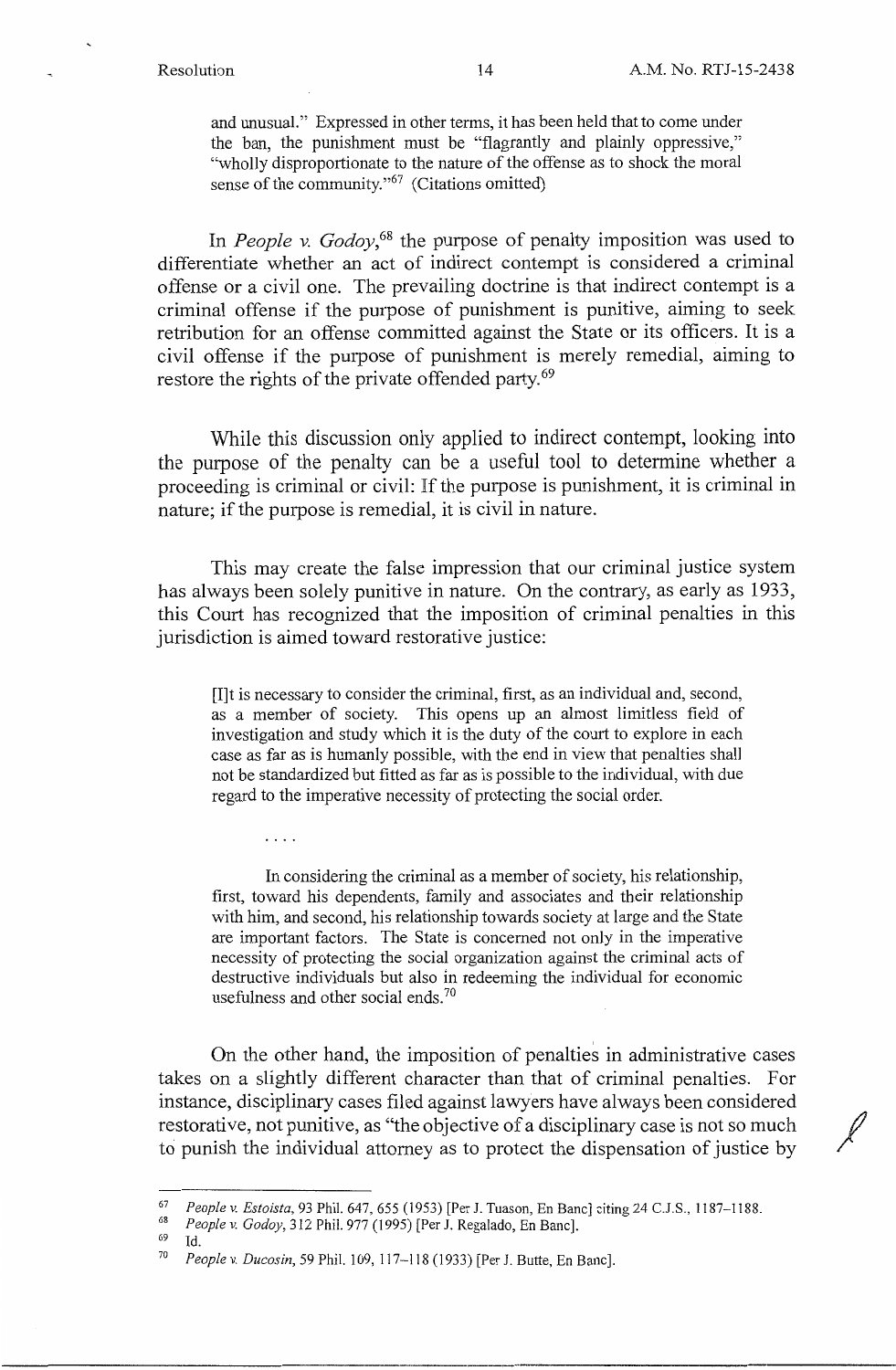sheltering the judiciary and the public from the misconduct or inefficiency of officers of the court."<sup>71</sup> It is this protection of a higher ideal that animates the purpose behind the imposition of administrative penalties.

The objective of the imposition of penalties on erring public officers and employees is not punishment, but *accountability.* The Constitution declares:

SECTION 1. Public office is a public trust. Public officers and employees must at all times be accountable to the people, serve them with utmost responsibility, integrity, loyalty, and efficiency, act with patriotism and justice, and lead modest lives.<sup>72</sup>

To remain in public service requires the continuous maintenance of the public trust. In *Office of the Ombudsman v. Regalado:* <sup>73</sup>

The fundamental notion that one's tenure in government springs exclusively from the trust reposed by the public means that continuance in office is contingent upon the extent to which one is able to maintain that trust. As Chief Justice Enrique Fernando eloquently wrote in his concurrence in *Pineda v. Claudio:* 

[W]e must keep in mind that the Article on the Civil Service, like other provisions of the Constitution, was inserted primarily to assure a government, both efficient and adequate to fulfill the ends for which it has been established. That is a truism. It is not subject to dispute. It is in that sense that a public office is considered a public trust.

Everyone in the public service cannot and must not lose sight of that fact. While his right as an individual although employed by the government is not to be arbitrarily disregarded, he cannot and should not remain unaware that the only justification for his continuance in such service is his ability to contribute to the public welfare.<sup>74</sup>

For this reason, the worst possible punishment for erring public officials and employees is not imprisonment or monetary recompense. It is *removal*  from the public service. Thus, Section 46(A) of the Revised Rules on Administrative Cases in the Civil Service provides:

SECTION 46. *Classification of Offenses*. - Administrative offenses with corresponding penalties are classified into grave, less grave or light, depending on their gravity or depravity and effects on the government service.

<sup>71</sup>*Camilla v. Marino,* 447 Phil. 419, 433 (2003) [Per J. Bellosillo, Second Division].

CONST., art. XI, sec. 1.

<sup>73</sup> G.R. Nos. 208481-82, February 7, 2018, 855 SCRA 54 [Per J. Leonen, Third Division].<br><sup>74</sup> H at 60. 70 siting J. Ferranda Consuming Opinion in *Riversen Claudia*, 128 Phil. 27.

<sup>74</sup> Id. at 69-70 citing J. Fernando, Concurring Opinion in *Pineda v. Claudio,* 138 Phil. 37, 58 (1969) [Per J. Castro, En Banc].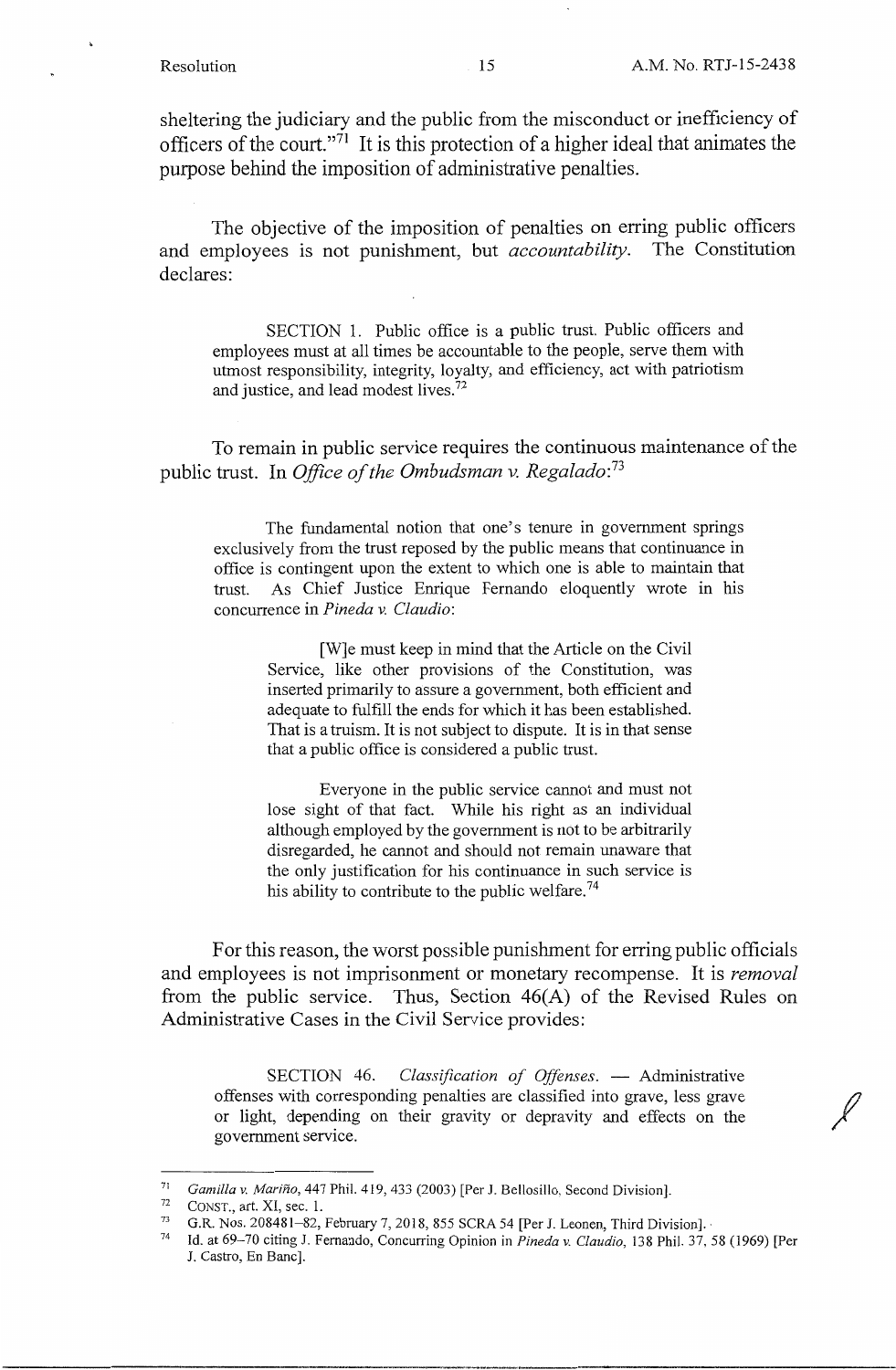A. The following grave offenses shall be punishable by dismissal from the service:

- 1. Serious Dishonesty;
- 2. Gross Neglect of Duty;
- 3. Grave Misconduct;
- 4. Being Notoriously Undesirable;
- 5. Conviction of a crime involving moral turpitude;
- 6. Falsification of official document;
- 7. Physical or mental incapacity or disability due to immoral or vicious habits;
- 8. Receiving for personal use of **a** fee, gift or other valuable thing in the course of official duties or in connection therewith when such fee, gift or other valuable thing is given by any person in the hope or expectation of receiving a favor or better treatment than that accorded to other persons, or committing acts punishable under the anti-graft laws;
- 9. Contracting loans of money or other property from persons with whom the office of the employee has business relations;
- 10. Soliciting or accepting directly or indirectly, any gift, gratuity, favor, entertainment, loan or anything of monetary value which in the course of his/her official duties or in connection with any operation being regulated by, or any transaction which may be affected by the functions of his/her office. The propriety or impropriety of the foregoing shall be determined by its value, kinship, or relationship between giver and receiver and the motivation. A thing of monetary value is one which is evidently or manifestly excessive by its very nature;
- 11. Nepotism; and
- 12. Disloyalty to the Republic of the Philippines and to the Filipino people.

The purpose of administrative penalties is to restore and preserve the public trust in our institutions. Thus, it is in the public interest to remove from service all individuals who diminish the public trust. This is the extent of the punishment in administrative disciplinary cases.

The justification for the imposition of dismissal from service is neither prevention, nor self-defense, nor exemplarity, nor retribution, nor reformation. It is part of public accountability, which arises from the State's duty to preserve the public trust. The penalty attaches to the erring public officer or employee and to no other. Only that erring public officer or employee is dismissed from service.

When that public officer or employee dies, there is no one left for the State to dismiss from service.

Thus, in *Government Service Insurance System v. Civil Service Commission,<sup>75</sup>*this Court pronounced that a respondent's death during the

<sup>279</sup> Phil. 866 (1991) [Per J. Narvasa, En Banc].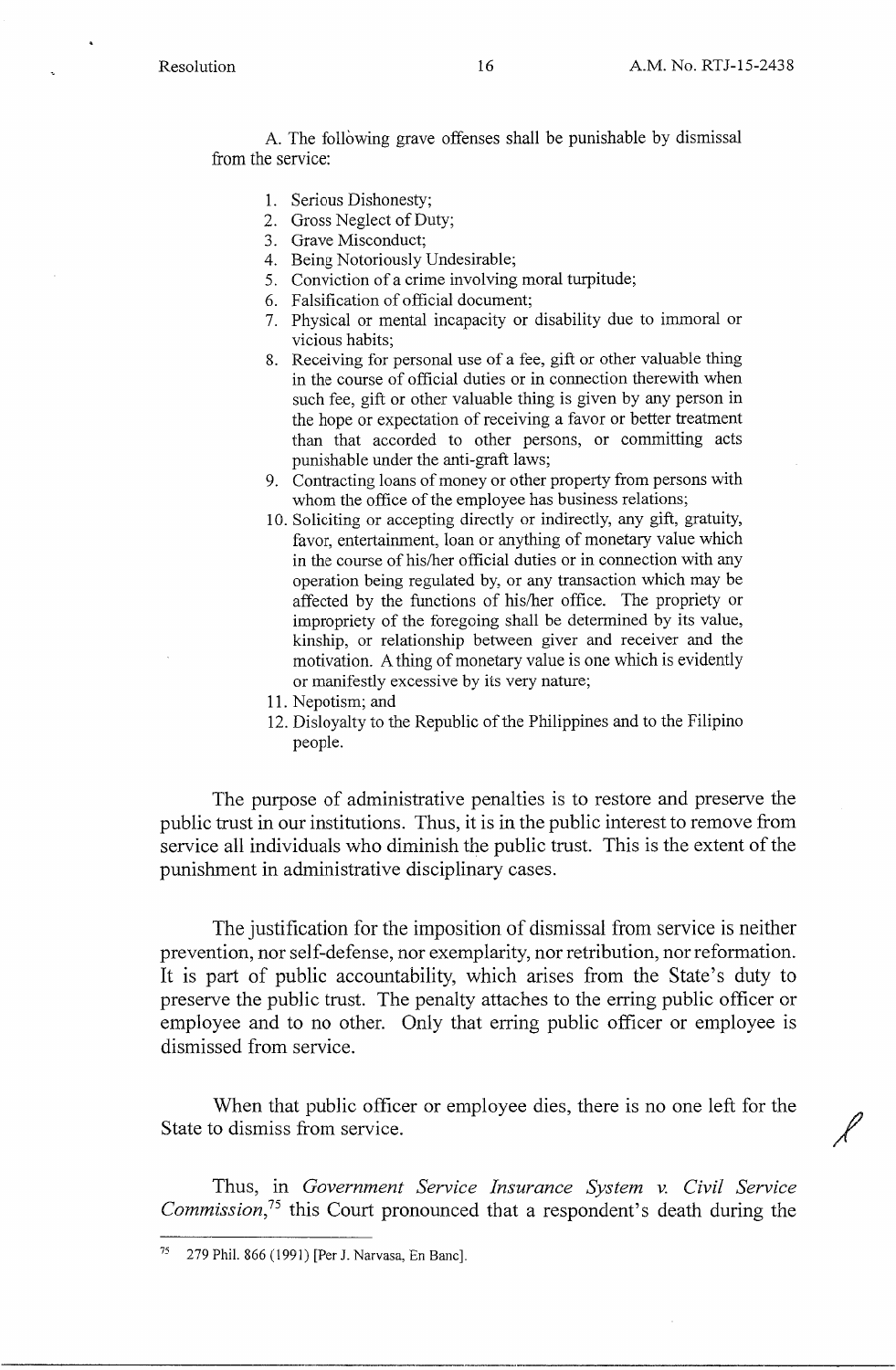/

pendency of an administrative proceeding was cause to dismiss the case, due to the futility of the imposition of any penalty. It said:

*The Court agrees that the challenged orders of the Civil Service Commission should be upheld, and not merely upon compassionate grounds, but simply because there is no fair and feasible alternative in the circumstances.* To be sure, if the deceased employees were still alive, it would at least be arguable, positing the primacy of this Court's final dispositions, that the issue of payment of their back salaries should properly await the outcome of the disciplinary proceedings referred to in the Second Division's Resolution of July 4, 1988.

Death, however, has already sealed that outcome, foreclosing the initiation of disciplinary administrative proceedings, *or the continuation of any then pending,* against the deceased employees. Whatever may be said of the binding force of the Resolution of July 4, 1988 so far as, to all intents and purposes, it makes exoneration in the administrative proceedings a condition precedent to payment of back salaries, it cannot exact an impossible performance or decree a useless exercise. Even in the case of crimes, the death of the offender extinguishes criminal liability, not only as to the personal, but also as to the pecuniary, penalties if it occurs before final judgment. *In this context, the subsequent disciplinary proceedings, even if not assailable on grounds of due process, would be an inutile, empty procedure in so far as the deceased employees are concerned;* they could not possibly be bound by any substantiation in said proceedings of the original charges: irregularities in the canvass of supplies and materials. The questioned orders of the Civil Service Commission merely recognized the impossibility of complying with the Resolution of July 4, 1988 and the legal futility of attempting a post-mortem investigation of the character contemplated.<sup>76</sup> (Emphasis supplied)

The same rationale should apply to members of the Judiciary, as they are held to an even higher standard than other public officers and employees. As early as 1903, this Court has imposed upon court officers their duty to uphold public order:

The maintenance of public order and the existence of the commonwealth itself, depend upon the enforcement of the mandates of the courts and require prompt obedience to them, not only by private citizens, but in a special manner by the Government officers who are particularly charged with a knowledge of the law and with the duty of obeying it.<sup>77</sup>

About a century later, this judicial fiat has not wavered. In *Astillazo* v. *Jamlid:* <sup>78</sup>

The Court has said time and time again that the conduct and behavior of everyone connected with an office charged with the administration and disposition of justice  $-$  from the presiding judge to the lowliest clerk  $-$ 

<sup>76</sup> Id. at 876.

<sup>77</sup> *Weigall v. Shuster*, 11 Phil. 340, 354 (1903) [Per J. Tracey, En Banc].

<sup>342</sup> Phil. 219 (1997) [Per Curiam, En Banc].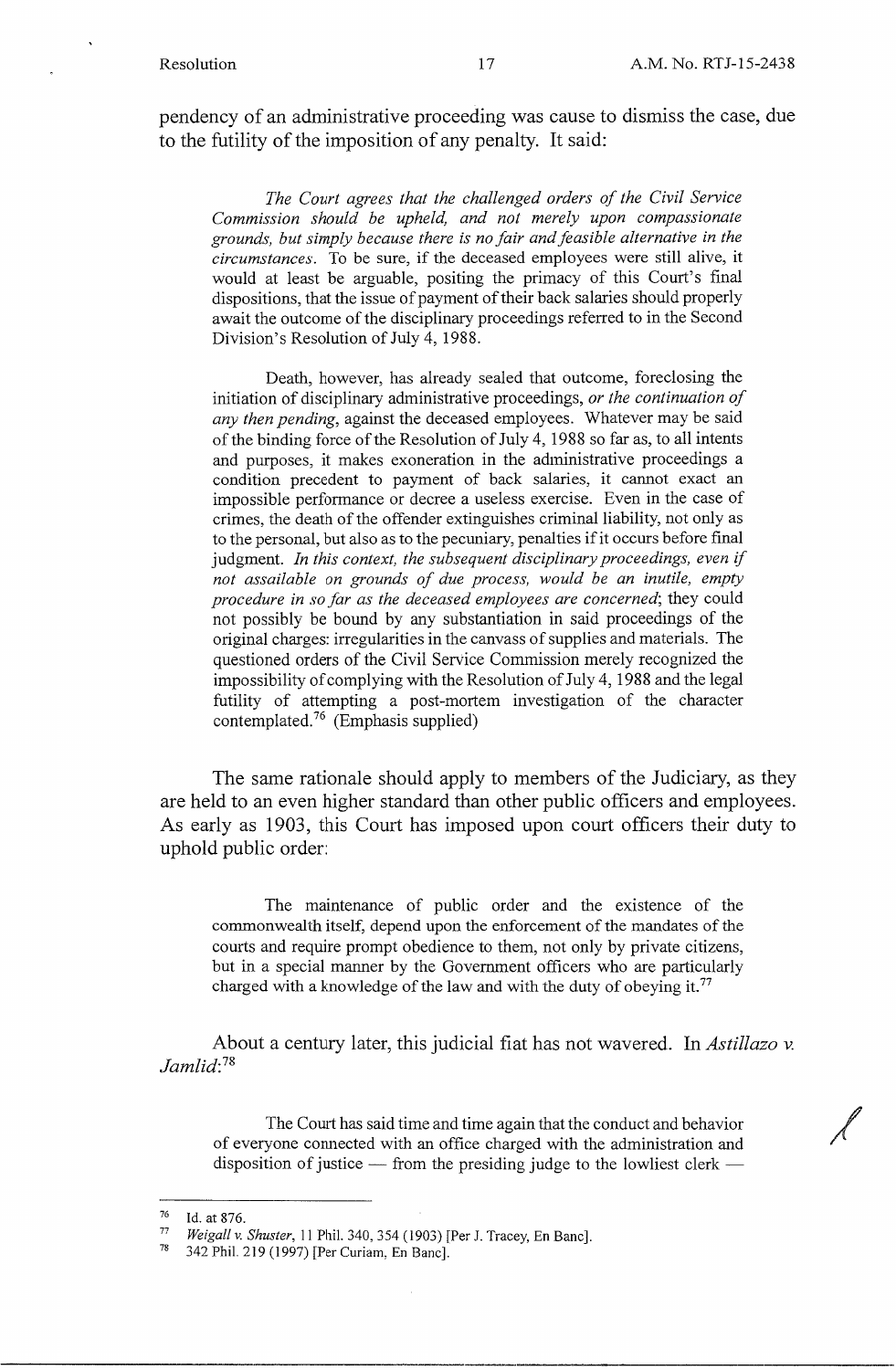should be circumscribed with the heavy burden of responsibility as to let them be free from any suspicion that may taint the well-guarded image of the judiciary. It has always been emphasized that the conduct of judges and court personnel must not only be characterized by propriety and decorum at all times, but must also be above suspicion. Verily, the image of a court of justice is necessarily mirrored in the conduct, official or otherwise, of the men and women, from the judge to the least and lowest of its personnel, hence, it becomes the imperative sacred duty of each and everyone in the court to maintain its good name and standing as a true temple of justice. Thus, every employee of the court should be an exemplar of integrity, uprightness, and honesty.<sup>79</sup> (Citations omitted)

In line with this, A.M. No.  $01-8-10-SC^{80}$  provides that justices and judges found guilty of serious charges are punishable by the following penalties:

SECTION 11. *Sanctions.* — A. If the respondent is guilty of a serious charge, any of the following sanctions may be imposed:

- 1. Dismissal from the service, forfeiture of all or part of the benefits as the Court may determine, and disqualification from reinstatement or appointment to any public office, including government-owned or controlled corporations. Provided, however, that the forfeiture of benefits shall in no case include accrued leave credits;
- 2. Suspension from office without salary and other benefits for more than three  $(3)$  but not exceeding six  $(6)$  months; or
- 3. A fine of more than P20,000.00 but not exceeding P40,000.00. <sup>81</sup>

There is no hard and fast rule as to what penalty may apply. Often, the imposable penalty is purely within this Court's discretion, in view Article VIII, Section  $11^{82}$  of the Constitution, with due consideration to the offense's gravity and the prior penalties imposed in similar cases.

The first two penalties, dismissal and suspension, are forms of negative reinforcement. They are meant to make the respondent suffer. They are this Court's vindication for the tarnishing of its reputation. The loss of the judicial robe, whether permanently or temporarily, carries with it the humiliation and degradation to one's dignity within the legal profession. No judge or justice carries a dismissal or suspension from service with pride.

 $79$  Id. at 232-233.

<sup>&</sup>lt;sup>80</sup> Amendment of Rule 140 of the Rules of Court Re: the Discipline of Justices and Judges, September 11, 2001.

<sup>&</sup>lt;sup>81</sup> RULES OF COURT, Rule 140, sec. 11(A), as amended.

CONST., art. VIII, sec. 11 provides:

SECTION 11. The Members of the Supreme Court and judges of lower courts shall hold office during good behavior until they reached the age of seventy years or become incapacitated to discharge the duties of their office. The Supreme Court en bane shall have the power to discipline judges of lower courts, or order their dismissal by a vote of a majority of the Members who actually took part in the deliberations on the issues in the case and voted thereon.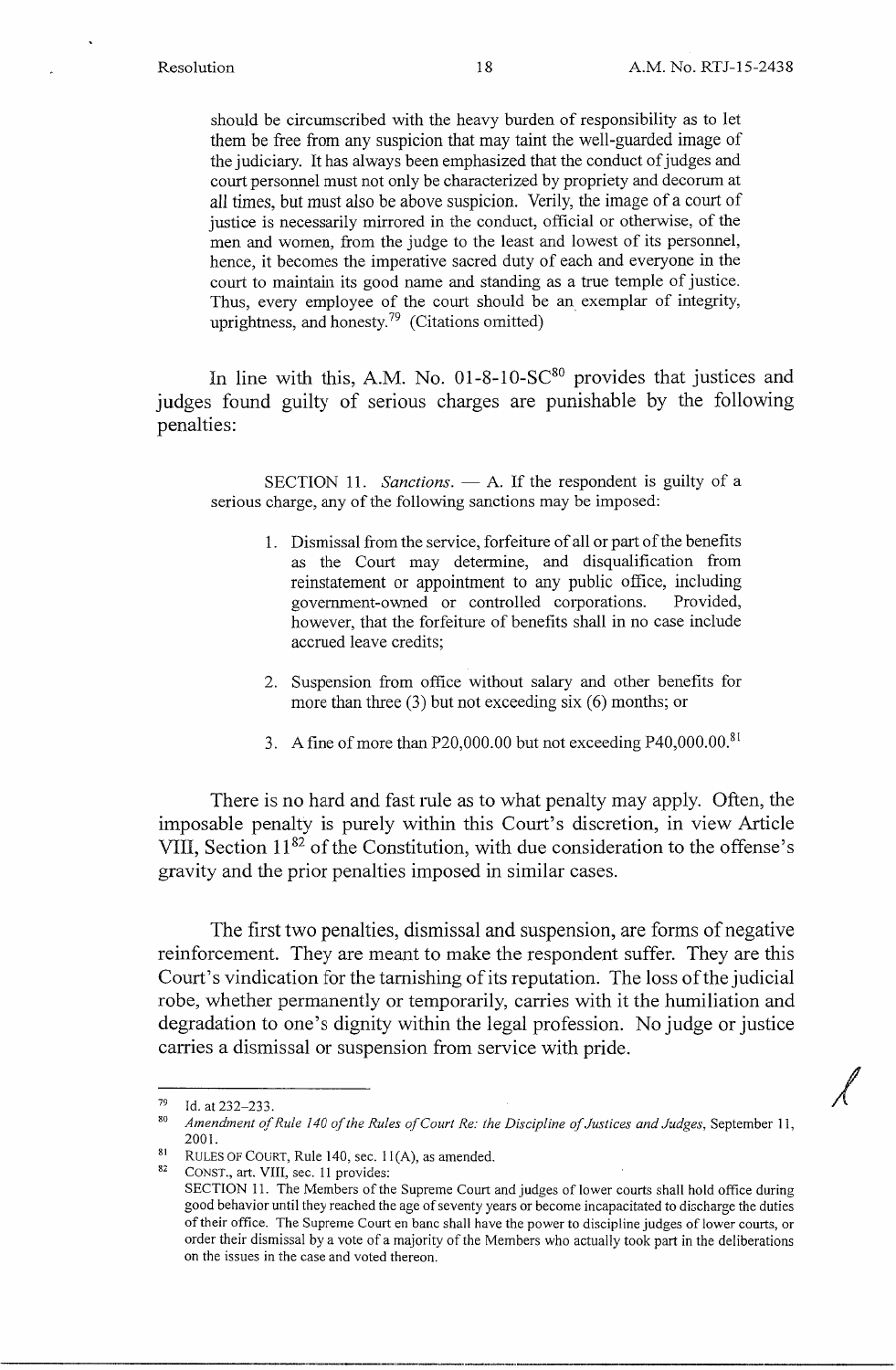Dismissal from service also carries with it the accessory penalties of perpetual disqualification from public office and forfeiture of retirement benefits. 83 The punishment is so grave that it not only requires removal from public service but also prevents the respondent from returning, along with the future enjoyment of their labor.

This presupposes, of course, that the erring judge or justice is still a member of the Bench when the penalty is imposed. There is, thus, a third penalty, that of a fine, which may be imposed when the erring judge or justice is no longer in service.

It is the availability of the penalty of a fine that is often the justification for this Court to continue with cases despite the respondent no longer being connected with the Judiciary. In *Baquerfo v. Sanchez: <sup>84</sup>*

Cessation from office of respondent by resignation or retirement neither warrants the dismissal of the administrative complaint filed against him while he was still in the service nor does it render said administrative case moot and academic. The jurisdiction that was this Court's at the time of the filing of the administrative complaint was not lost by the mere fact that the respondent public official had ceased in office during the pendency of his case. Respondent's resignation does not preclude the finding of any administrative liability to which he shall still be answerable. 85

Summarizing the doctrine, *Perez v. Abiera*<sup>86</sup> states:

In short, the cessation from office of a respondent Judge either because of resignation, retirement or some other similar cause does not per se warrant the dismissal of an administrative complaint which was filed against him while still in the service. Each case is to be resolved in the context of the circumstances present thereat.<sup>87</sup>

<sup>84</sup> 495 Phil. 10 (2005) [Per Curiam, En Banc].<br><sup>85</sup> 1d. at 16, 17 citing *Payes y Cristi, 470* Pl

 $87$  Id. at 582.

<sup>83</sup>*See* REVISED RULES ON ADMINISTRATIVE CASES IN THE CIVIL SERVICE, sec. 52(a), which states: SECTION 52. *Administrative Disabilities Inherent in Certain Penalties.* -

The penalty of dismissal shall carry with it cancellation of eligibility, forfeiture of retirement benefits, perpetual disqualification from holding public office and bar from taking civil service examinations.

*See also Re Inquiry on the Appointment of Judge Cube,* 297 Phil. 1141 (1993) [Per Curiam, En Banc].

<sup>1</sup>d. at 16-17 citing *Reyes v. Cristi*, 470 Phil. 617 (2004) [Per J. Callejo, Sr., Second Division]; *Re: Complaint Filed by Atty. Francis Allan A. Rubio on the Alleged Falsification of Public Documents and Malversation of Public Funds,* 482 Phil. 318 (2004) [Per J. Tinga, En Banc]; *Caja v. Nanquil,* 481 Phil. 488 (2004) [Per J. Chico-Nazario, En Banc]; *Tuliao v. Ramos,* 348 Phil. 404, 416 (1998) [Per J. Bellosillo, First Division]; *Perez v. Abiera,* 159-A Phil. 575 (1975) [Per J. Mufioz Palma, En Banc]; *Secretary of Justice v. Marcos,* 167 Phil. 42 (1977) [Per J. Fernando, En Banc]; *Sy Bangv. Mendez,* 350 Phil. 524, 533 (1998) [Per J. Kapunan, Third Division]; *Flores v. Sumaljag,* 353 Phil. 10, 21 (1998) [Per J. Mendoza, Second Division]; and *OCA v. Fernandez,* 353 Phil. 10 (2004) [Per J. Mendoza, Second Division].

<sup>&</sup>lt;sup>86</sup> 159-A Phil. 575 (1975) [Per J. Muñoz Palma, En Banc].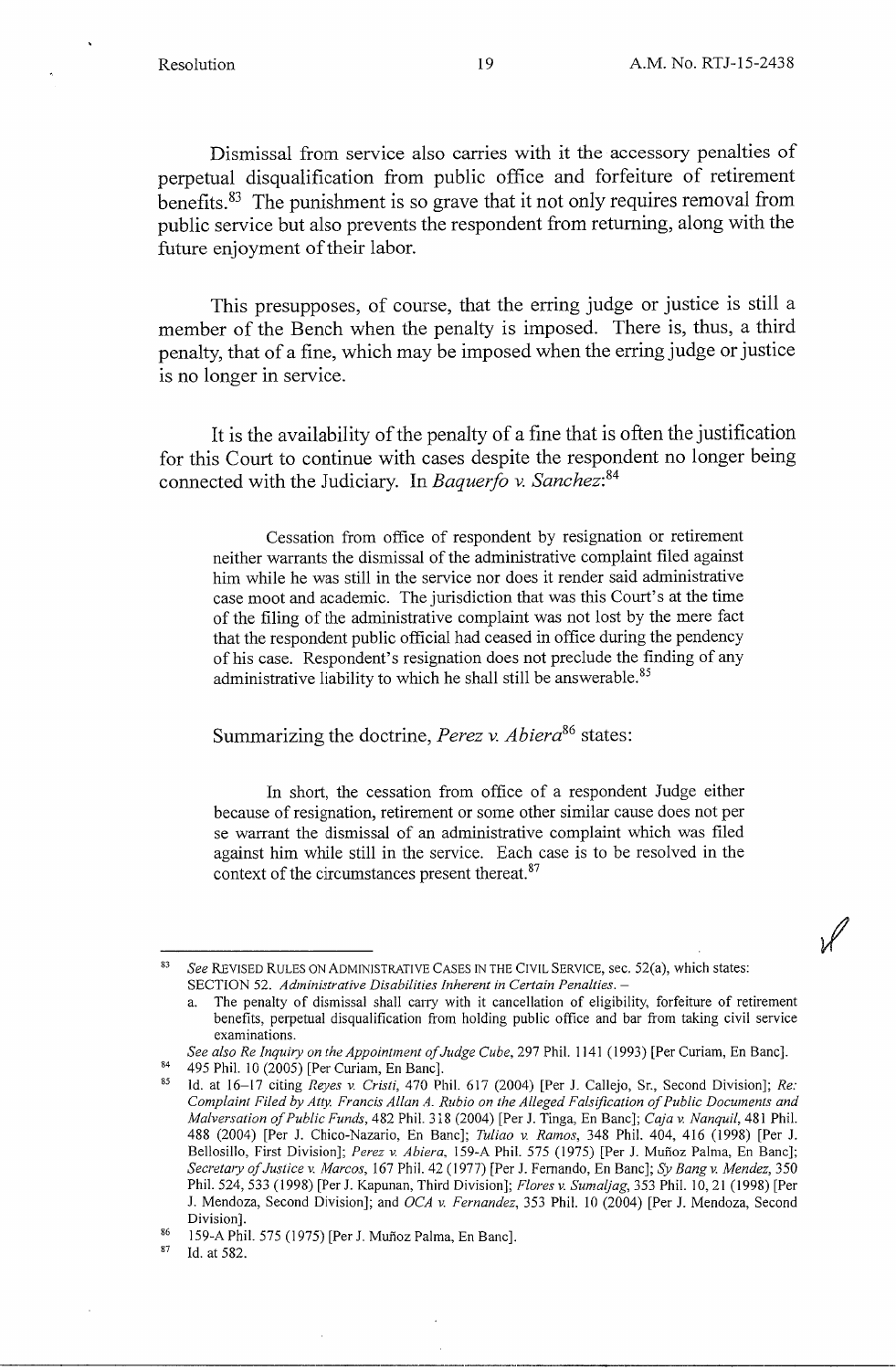*t* 

The imposition of a fine regardless of the respondent's separation from service leads us to inquire why a fine must still be imposed. It would be inaccurate to state that the fine is meant to be compensatory, as assaults on the Judiciary's dignity are unquantifiable. Rather, as with dismissal and Judiciary's dignity are unquantifiable. suspension, the purpose of the fine is to make the respondent suffer, at least monetarily, for the harm done. The fine is a punishment, not a repayment. It is meant to replace the penalties, which can no longer be imposed.

The punishment for administrative infractions, therefore, is *personal* to the respondent. As all punishments are tempered with mercy, this Court metes them with the fervent hope that the erring judge or justice learns their lesson and repents on all of their mistakes.

Remorse is impossible when the erring judge or justice dies before this Court can hand down its judgment. It is, thus, *irrational* and *illogical* for this Court to continue with disciplinary proceedings despite the respondent's death. There is no one left to punish.

#### V

In the initial resolution of *Re: Judge Abul,* the majority insisted that punishment was still a viable option for this Court, since a fine could still be deducted from the respondent judge's accrued leave benefits. This begs the question, however, of whom exactly this Court is trying to punish.

Article 777 of the Civil Code provides that "[t]he rights to the succession are transmitted from the moment of the death of the decedent." Here, all of respondent Judge Castañeda's properties were no longer hers at the time of her death. They belonged to her estate, of which her heirs had an inchoate right. 88

Charges against the estate include "claims for money against the decedent, arising from contract, express or implied, whether the same be due, not due, or contingent, all claims for funeral expenses and expense for the last sickness of the decedent, and judgment for money against the decedent."<sup>89</sup> Penalties, such as administrative fines, are not included in this enumeration. They are not, strictly speaking, claims for money arising from contracts or judgments for money. To categorize them as such would make this Court a creditor of the decedent.

Upon her death, all of respondent's prospective assets, like her accrued leave benefits, have already passed on to her estate. To impose the fine on her would be to make a claim against the estate.

<sup>88</sup>*See Alejandrina v. Court of Appeals,* 356 Phil. 85 I (I 998) [Per J. Romero, Third Division].

RULES OF COURT, Rule 86, sec. 5.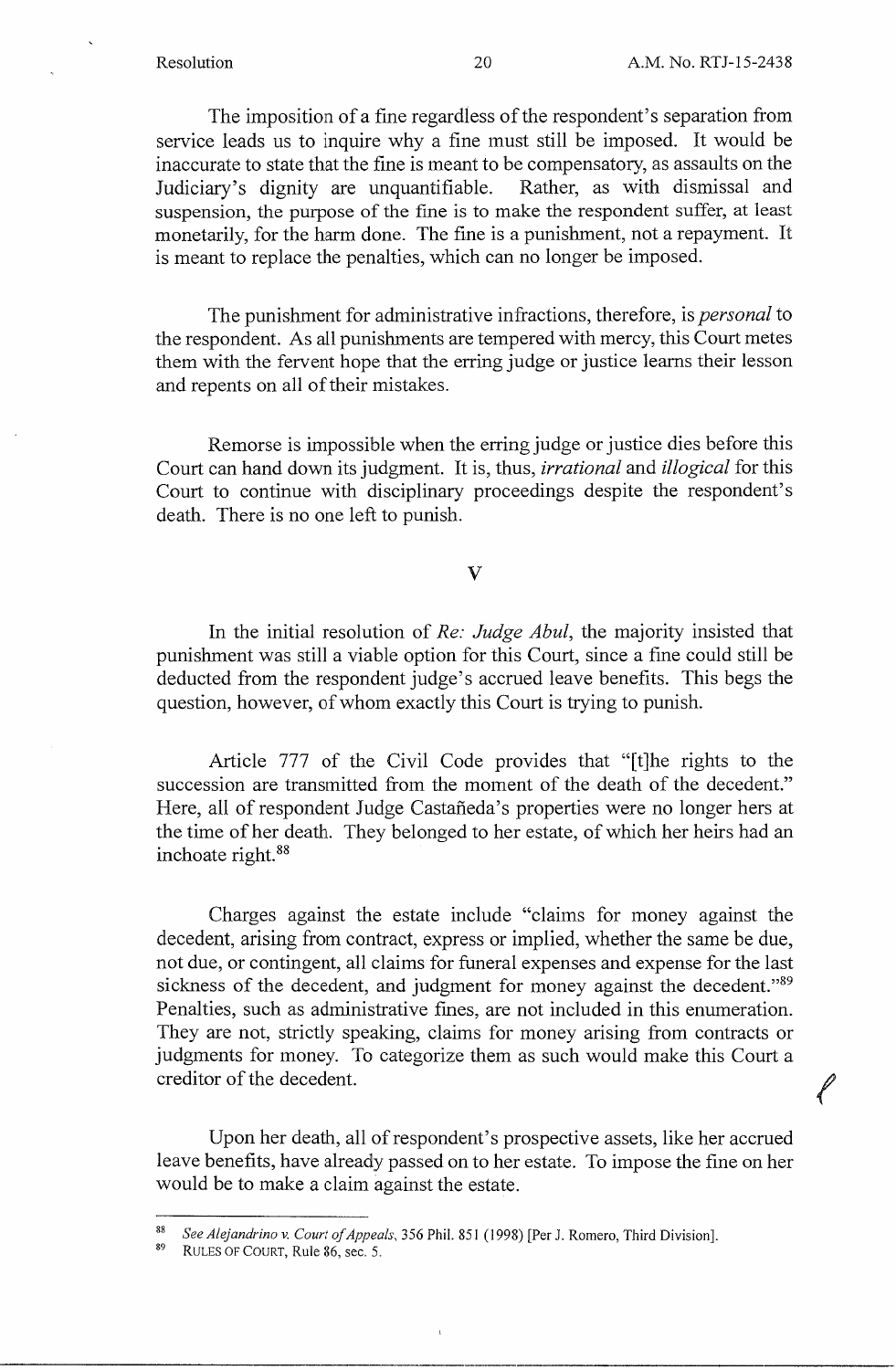In any case, from a moral standpoint, it would be cruel for this Court to make respondent's heirs bear the brunt of her punishment. They are not under investigation. They are not the ones who committed respondent's infractions. They are, from the findings of the investigation, innocent of the charges. And yet, should this Court proceed with the case and impose a penalty upon a guilty verdict, it is respondent's heirs who would bear that punishment.

Admittedly, respondent's infraction in this case is severe. The Office of the Court Administrator conclusively found that complainant's nullity case was resolved with undue haste, having been resolved less than a year after the petition had been filed. None among complainant, the Office of the Solicitor General, or the Office of the Public Prosecutor was ever furnished with copies of the petition. The psychologist was never made to testify in court to confirm the findings of the psychological report<sup>190</sup> Respondent would have been dismissed for her blatant and gross ignorance of the law.

In 2012, however, this Court has already dismissed respondent from service for her infractions. Her retirement benefits, excluding accrued leave credits, were forfeited. She has already borne the humiliation and degradation from that penalty. There are no more retirement, death, or survivorship benefits from which we could bleed out any prospective fine. This Court has already extracted its pound of flesh.

Here, respondent is no longer in a position to refute the findings of the Office of the Court Administrator. She could no longer know of the proceedings against her. She would not know of the conclusions of this Court and of the punishment that she would have so rightly deserved. She could no longer move for reconsideration, admit to the charges, plead her innocence, not even beg for clemency. There is no more reason for this Court to proceed with this case.

Respondent is dead. She could no longer evade liability. She could no longer pollute the courts with her incompetence and corrupt ways. She could no longer betray the public trust.

Death, perhaps, was a more profound judgment than any this Court could impose.

Despite all the constitutional powers we are endowed with as the Supreme Court of this country, we should have the humility to accept that we / do not have the ability to punish a dead person. It is irrational to do so. Perhaps, only the universe can.

<sup>90</sup>*Rollo,* p. 161.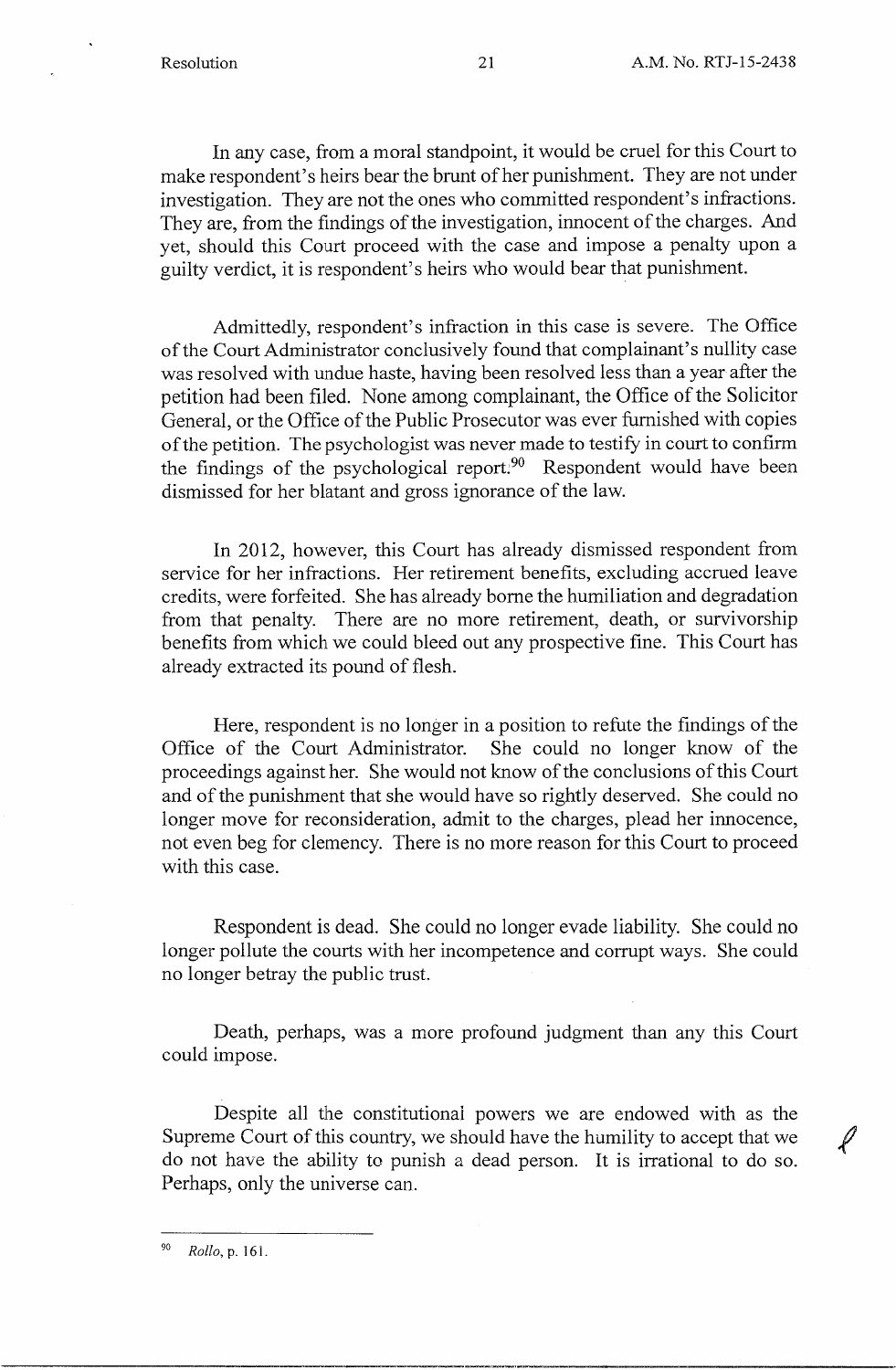**WHEREFORE,** the Complaint against respondent Judge Liberty 0. Castañeda of Branch 67, Regional Trial Court, Paniqui, Tarlac, is **DISMISSED** in view of her death during the pendency of this case.

### **SO ORDERED.**

'-MAR Associate Justice

WE CONCUR: Sinent  $\eta$  . DIOSDĂDO M. PERALTA *Jee,*  Chief Justice Please ree Discerting **ESTELA M.PERLAS-BERNABE ALFREDO BE S. CAGUIOA** JAMI Associate Justice  $\angle$  Associate Justi , /7 ,{, ,L,-. *,(,-* GESMUNDO *(JC>~E* **C.\_ RE4~ JR.**  ciate Justice Associate Justice **RAMO** PAUL L. HERNANDO 2 ROSMARI D. CARANDANG Associate Justice Associate Justice AMY`C'.`LAZARO-JAVIER HENRI'JEAN PALL B. INTING Associate Justice Associate Justice I jojn the <sup>f</sup>ussent of 0 Coquicer ROD LAMEDA sociate Justice Associate Justice